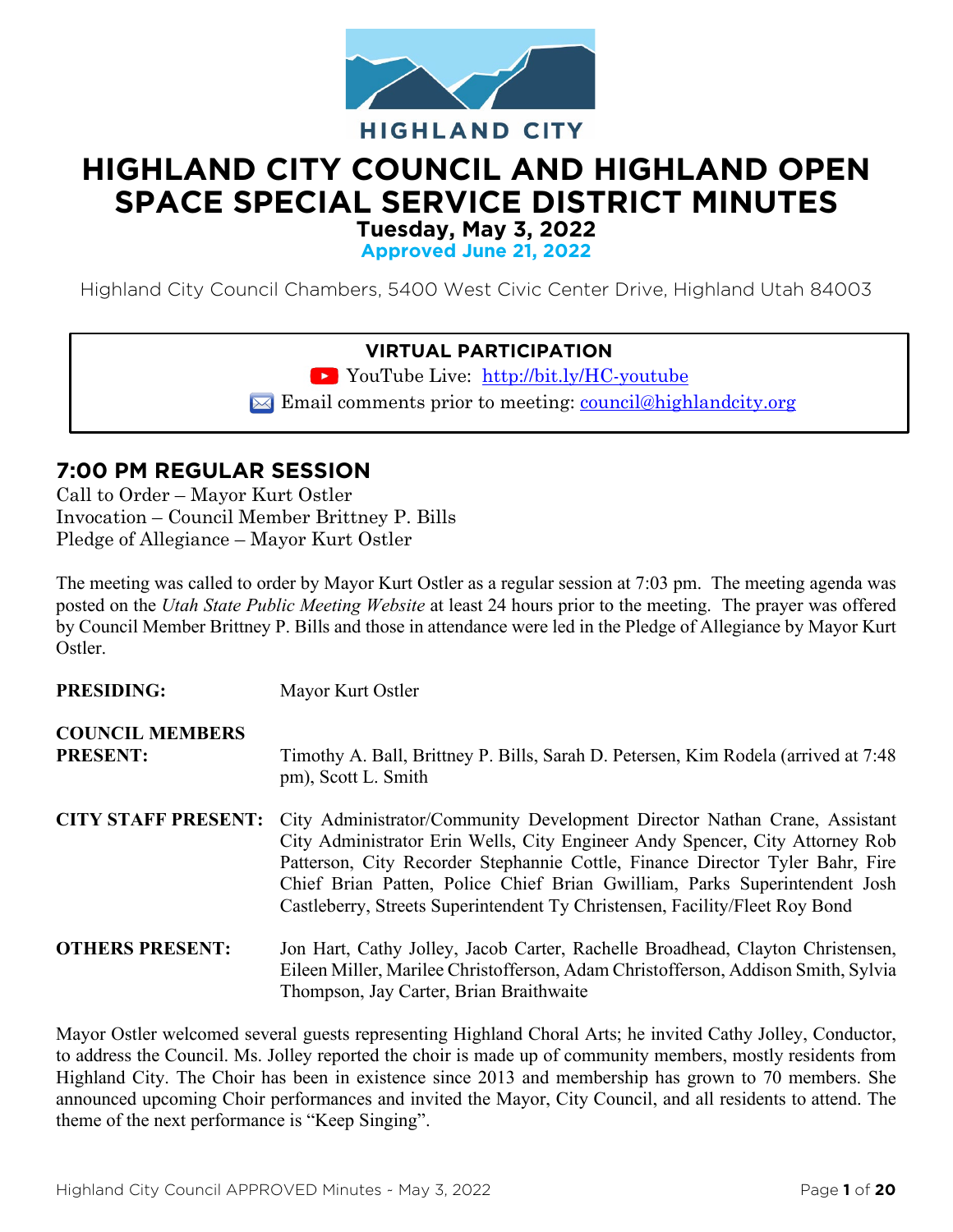The Mayor and several Council Members thanked Ms. Jolley and the Choir for their efforts in the community.

# **1. UNSCHEDULED PUBLIC APPEARANCES**

Please limit comments to three minutes per person. Please state your name.

Eileen Miller stated she is with the Utah Valley Home Builders Association, and she discussed an audit alert from the State Auditor's Office. Her attention was caught by the item on tonight's agenda dealing with adoption of the tentative budget for Fiscal Year (FY) 2022-2023, and namely building related revenue. The State Auditor has performed a random check of many cities and found that their building related revenue has not been used properly. She admonished the Highland City Council to follow audit rules to avoid a similar situation. She then noted that the Utah Valley Parade of Homes starts soon and there are three beautiful homes located in Highland this year; the grand prize winner in the parade is located in Highland and it is a \$7 million home built by Cambridge.

Addison Smith, Wasatch Wanderers Animal Rescue, approached the Mayor and Council to thank them for committing to not cull ducks at Highland Glen Pond. This action sets a great example for many other cities and promotes humane methods of dealing with animals. She presented the City with an award from Wasatch Wanders and Humane LI as part of the International Duck Defenders Project. This project has facilitated the rescue and adoption of over 400 rescue animals since September of 2021.

Council Member Smith inquired as to the manner in which the adoption program operates. Ms. Smith stated there are many community partners that assist in advertising the ducks for adoption through several social media channels.

# **2. PRESENTATIONS**

**a. Highland City Youth Council** *– Youth Council Representative* A representative from the Highland City Youth Council will report on recent events and upcoming activities.

Sylvia Thompson, Government Chair for the Highland Youth Council, reported on the recent meeting with Senator Mike Kennedy, who discussed the State's legislative process and facilitated a mock legislative action on a death penalty bill. She then noted that the Youth Council has volunteered to support tree planting events and will participation in the upcoming spring clean-up events.

Mayor Ostler then moved to item seven on the agenda.

## **7. PURCHASING PRE-ORDER: FISCAL YEAR 2024 PRE-ORDER OF SNOWPLOW TRUCKS** *Administrative – Andy Spencer, Public Works Director/City Engineer*

The City Council will consider pre-ordering two (2) new Model Year 2023 snowplow trucks to be paid from FY2024 revenues and discuss the current order process from the manufacturer for future truck purchases. The Council will take appropriate action.

Public Works Director/City Engineer Spencer reported the City has been working for the past several years on updating the snowplow fleet. The reason for this update process is the age of the fleet. The average age of the fleet was approximately 20-years old when this process commenced. Snowplowing is very hard on the trucks. It both wears and rusts all the critical systems much quicker than a normal use. The trucks that will be replaced with the FY22 purchase are 23-years old (model year 1999). The proposed purchase will complete the renewal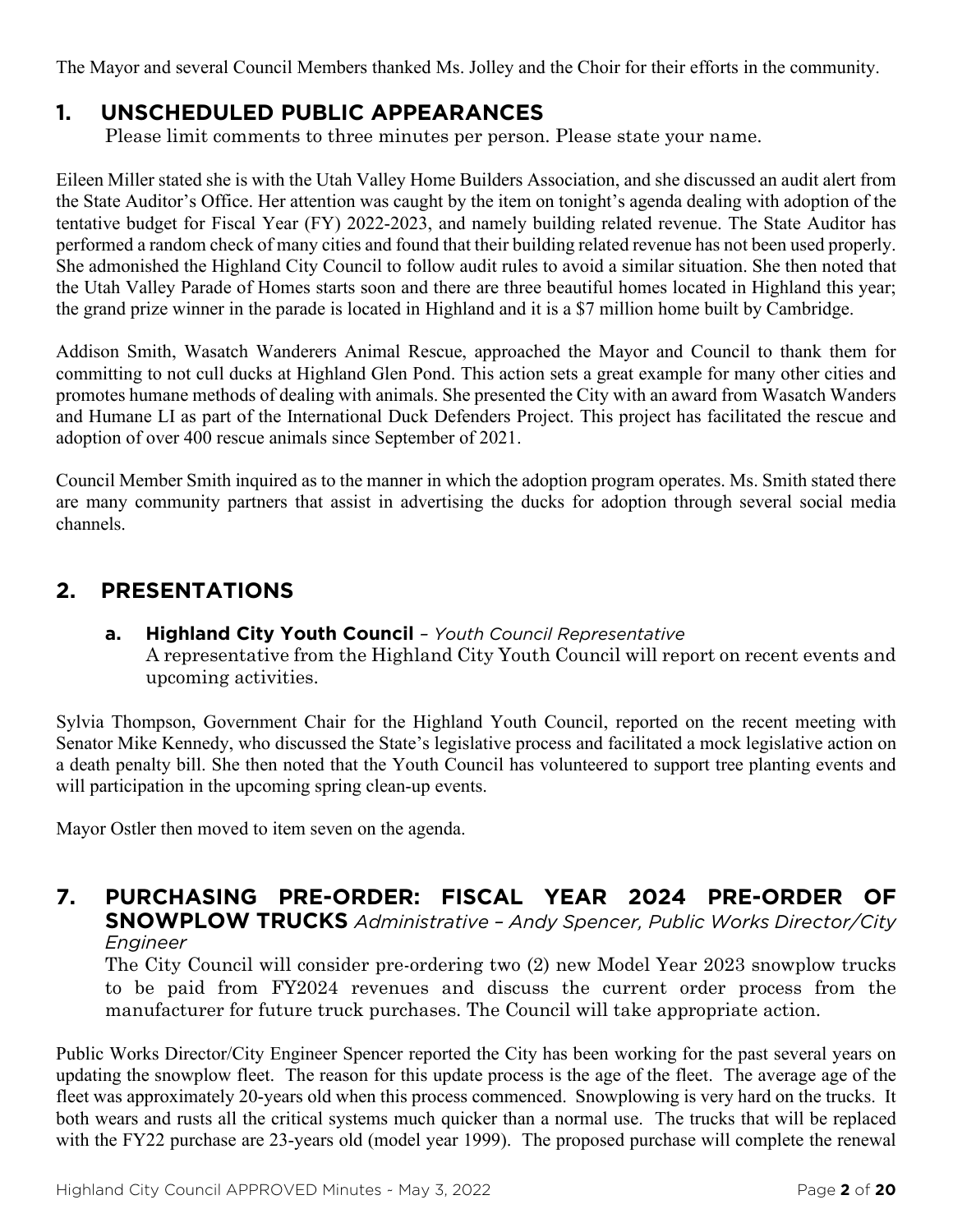of the fleet. To address the fleet issues, the approach has been to purchase two trucks every two years. New trucks were purchased in FY20 (2019 model year) and in FY22 (2021 model year) (delivery is still pending on the 2021 trucks). The next scheduled purchase would be in FY24. Currently there is an 18-24 month waiting list for new trucks. As such, to keep the replacement program intent, trucks need to be ordered at this time to take delivery in 2024. The City has been assured by the sales representative that there is sufficient demand in the market that if for some reason the City opts not to purchase the trucks, there will be no penalty. Another reason for ordering in advance of 2024 is pending changes in the truck manufacturer requirements. In 2024, the trucks will have a new emissions requirement and will include new, unproven systems. It is advantageous to order a model year 2023 truck that does not have the unproven equipment included. This will result in maintenance savings. These trucks will replace trucks that were purchased in 2003. As such, the City will have received 21-years of service from the trucks at the time of replacement. The 2003 trucks that are being replaced will be sold once the new trucks are available in the fleet. The cost of purchase for two trucks will be placed in the FY2024 budget to be funded from the Streets Capital account. Cost per truck is \$103,060 with a total cost of \$206,120. This cost does not include the plow and sander. Those costs will be determined at the time of 2024 budget preparation. As a reference for these costs, in June of 2021, the cost of a plow and sander for a single truck was \$ 79,461.00. As such, it is likely that with inflation, the total cost for the two plow and sander units for the two trucks will be over \$200,000. No expenditure will be necessary during the FY22 or FY23 budget year to order the two trucks; staff recommends ordering in 2022 to be in the queue for two 2023 International trucks for snowplow replacement.

Council Member Smith inquired as to the number of snow plows the City needs, to which Mr. Spencer answered six; the City has two new plows and four pickups and one dump truck for the cemetery, with two plows. One pickup and plow were delivered, and the rest are on order. Once all deliveries are received, the fleet will be new and there will be no need to purchase additional equipment for a few years. Council Member Smith inquired as to the budget line item that is being used for the trucks. Mr. Spencer stated that is a policy decision for the Council to make, but he recommends using B&C Road monies and capital reserves. The fund balance for streets capital is healthy. Finance Director Bahr noted that funds have not been specifically set aside and the Council will need to determine whether to use fund balance or fee revenues at the time they adopt a budget for the FY in which the purchases will be made.

*Council Member Scott L. Smith MOVED that the City Council direct staff to place an order for two (2) 2023 International trucks for snowplow replacement program, and direct staff to include the cost of purchase in the fiscal year 2024 budget preparation documents.* 

*Council Member Sarah D. Petersen SECONDED the motion.*

Mayor Ostler asked if the two vehicles that are part of this action will be four-wheel drive or two-wheel drive. Mr. Spencer stated they are two-wheel drive.

*The vote was recorded as follows:*

| Council Member Timothy A. Ball   | Yes    |
|----------------------------------|--------|
| Council Member Brittney P. Bills | Yes    |
| Council Member Sarah D. Petersen | Yes    |
| Council Member Kim Rodela        | Absent |
| Council Member Scott L. Smith    | Yes    |

*The motion passed 4:0.*

Mayor Ostler then moved to agenda item 9.b

# **b. Highland Glen Park Trail Update** *– Andy Spencer, Public Works Director/City Engineer*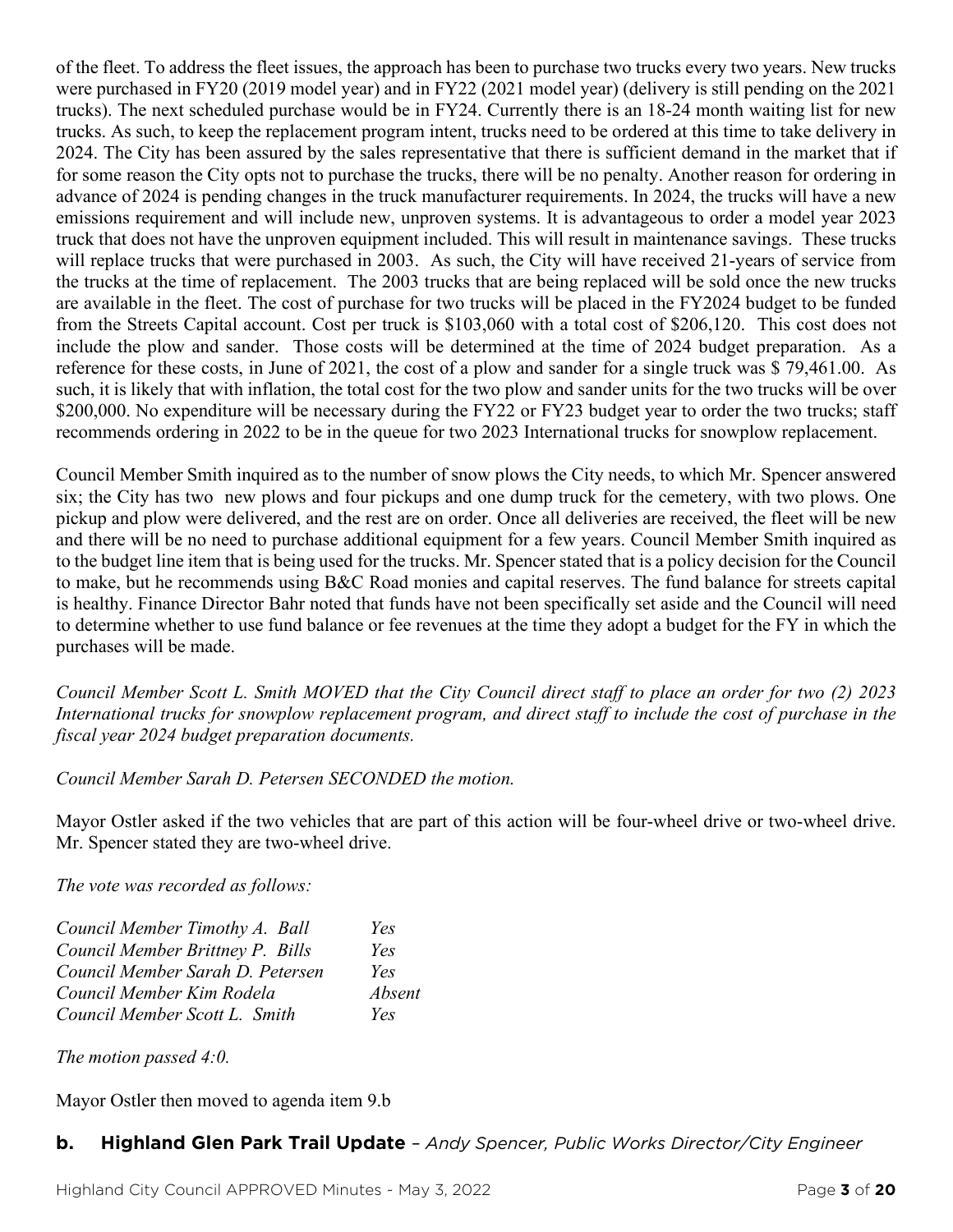Public Works Director/City Engineer Spencer provided an update on the Highland Glen Park/Trail project; the project was broken into smaller parts to make it easier for contractors to fit certain components of the project into their schedule. He was able to secure bids to complete the entire project and the cost is approximately \$90,000 less than expected. He asked for communication of support from the Council for the contractor to order materials for the project. There was brief high-level discussion among the Council and Mr. Spencer regarding the scope of the project and efforts to adjust landscaping plans to conserve water. Mayor Ostler asked if the Council is supportive of proceeding with the project, to which the Council answered yes. Mayor Ostler stated there will be a formal action item on the next business meeting agenda to award the contract.

## **3. PUBLIC HEARING: FY2023-2023 (FY2023) TENTATIVE BUDGET** *Legislative – Tyler Bahr, Finance Director* The City Council will consider the FY2023 tentative budget. The Council will take appropriate action.

Finance Director Bahr explained the City is required by State law to approve a tentative budget no later than the first regularly scheduled Council meeting in May ahead of adopting the final budget no later than June 22. Approval of the tentative budget does not preclude the Council from making changes to the final budget. The Council has previously discussed the FY2023 budget in work sessions and regular council meetings on April 12 and 19, as well as in individual briefings with staff. The proposed tentative budget maintains or reduces most areas of spending, except for critical items, to address staff wage and benefit needs. A number of items have been identified for consideration, but not included in the tentative budget; they have been presented as a separate list entitled "Unbudgeted Items for Consideration in FY23 Budget" and the Council may choose to include as much as \$400,000 of them in the final budget without exceeding forecasted ongoing revenue. The following highlights from the tentative budget are worth noting:

- General Fund:
	- o Revenue
		- General Sales and Use Taxes (10-31-30) projected at \$3,600,000, an 8.3%increase above the \$3,325,000 budgeted in FY2022
		- Current Year Property Taxes (10-31-10) projected at \$1,900,000, a 4.1% increase above the \$1,825,000 budgeted in FY2022
		- Building-related revenue building permit fee revenue (10-32-21) is projected at \$700,000 and building plan check fees (10-32-22) at \$200,00; although these projections represent significant increase over FY2022 budget (67% and 110%, respectively), these are one-time revenues that should be used for building-related expenses.
	- o Public Safety Fee
		- Based on feedback from the Council during the April 19 work session and regular council meeting, the tentative budget includes a \$212,00 increase in revenue generated by increasing the monthly public safety fee from \$11.50 to\$15.25
		- This increase is necessary as the City's assessments to fund Lone Peak Public Safety District are increasing by \$681K to \$4,955,512 to address salary and benefit cost increases for the Police and Fire departments
		- $\blacksquare$  The public safety fee increase represents 31% of the additional revenue needed to fund the increase in assessments – the remainder will come from other General Fund sources (i.e., projected sales tax increase)
	- o Garbage collection
		- Garbage collection fees are projected to generate \$1,148,834, an increase of \$159K over FY2022 budget, based on a proposed fee revision to address the increasing cost of the contract with the City's third-party garbage service provider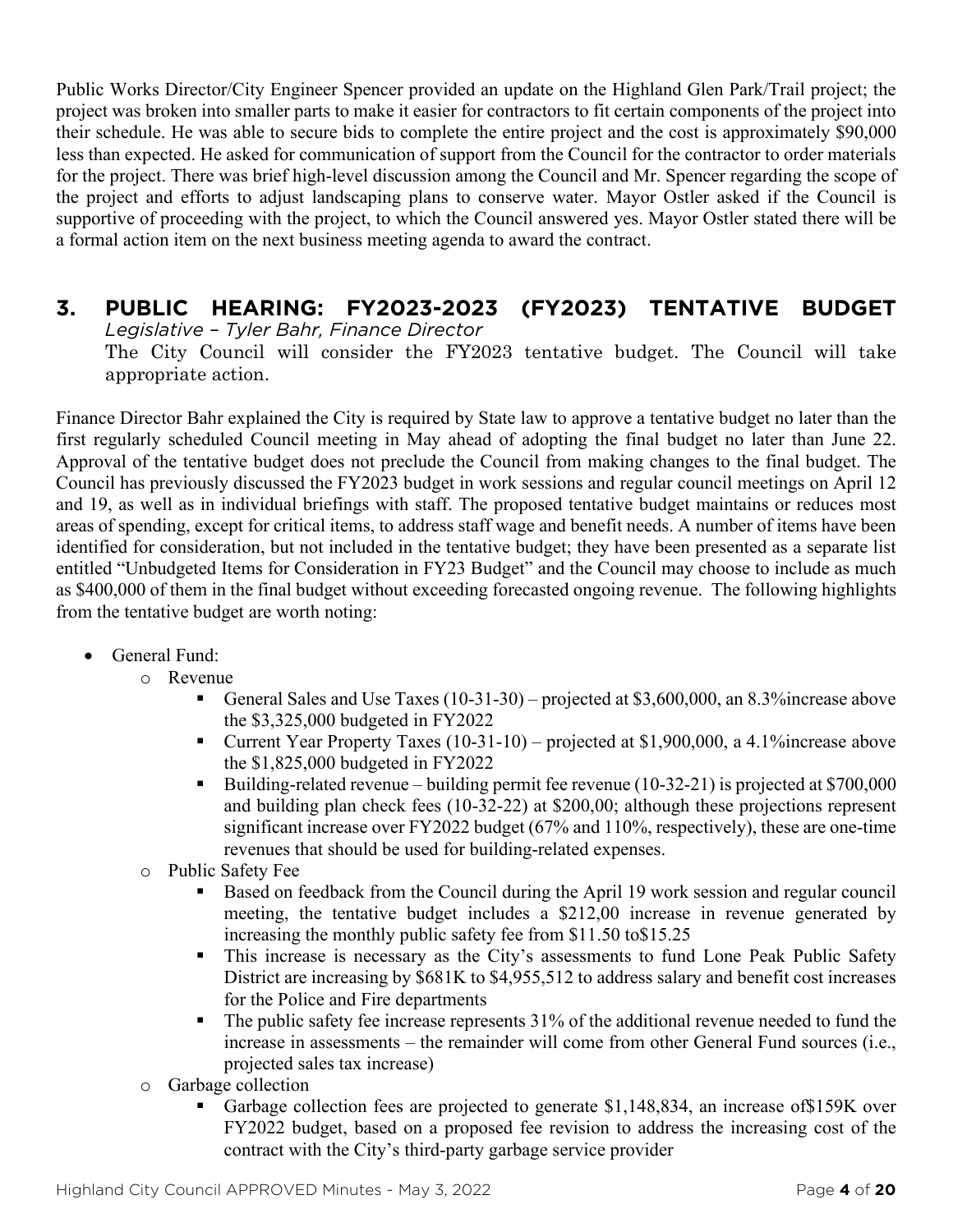Without this increase, the General Fund would have to subsidize garbage collection

Council Member Smith noted the North Point Waste Management Transfer Station has increased their tipping fee by \$1 per ton and this will cost approximately \$9,000 to continue to deliver solid waste to that facility. Mr. Bahr stated that will need to be considered as part of the adoption of the final budget; it is not included in the tentative budget document.

Mr. Bahr then presented a chart illustrating net revenue in the General Fund. Council Member Smith stated that he is uncomfortable adopting a tentative budget that is not balanced; General Fund revenue is \$13.3 million, and expenses are 10.7 million and, therefore, income and expenditures are not equal to one another. Mr. Bahr stated that the revenue minus expenditures is \$2.7 million and the list of unbudgeted items for consideration in FY23 budget totals \$400,000; based upon a planned for increase to the public safety fee from \$11.50 to \$15.25, an additional \$400,000 in revenue would be generated. The budget also includes the City's American Rescue Plan Act (ARPA) funding and other one-time revenues; these will need to be allocated by the end of the FY.

Council Member Rodela arrived at the meeting at 7:48 p.m.

Discussion then focused on various ongoing funding sources in the City, with Council Member Smith asking what will happen to the City's building revenues when the City reaches buildout. City Administrator/Community Development Director Crane indicated that the City will still have some building revenue from various building projects; there will be a need for clerical staff and permit technicians in the Building Division and if the revenue from ongoing building projects does not cover those costs, it will be necessary to consider a reduction in force or reassignment of existing staff.

Mayor Ostler asked if the budget can include a surplus amount at the beginning of a FY. Mr. Bahr answered yes, but funding must be allocated before the end of the FY. He stated that he would like for the Council to make decisions regarding unbudgeted items with the goal of balancing the budget. Council Members Smith and Peterson stated they would like to make those decisions before adopting the final budget.

Mr. Bahr then continued his review of the highlights of the tentative budget:

- Library:
	- o Revenue The Library's primary source of funding is property tax, which is projected to increase by 2.7% consistent with the General Fund projection
	- o Grant revenue and expenses are anticipated to decline as grant opportunities are returning to pre-COVID levels
	- o Overall, the Library is projected to roughly break even, with revenues estimated at\$374K and expenses at \$371,000

Council Member Smith asked if the Library Foundation pursues grants to provide funding for the library. Ms. Cardon stated the Foundation has not been very aggressive in pursuing grant funding or private sponsorship/fundraising. She would like to provide some training for the Foundation to educate them on access to various funding programs.

Mr. Bahr then continued his review of the highlights of the tentative budget:

- Utility Enterprise Funds:
	- o PY Carryover
		- Sewer, storm sewer, and pressurized irrigation funds will make use of funds accumulated in prior years for the purpose of completing capital projects included in impact fee and utility rate studies
		- Culinary water fund will use approximately \$111K of existing fund balance to fund necessary meter purchases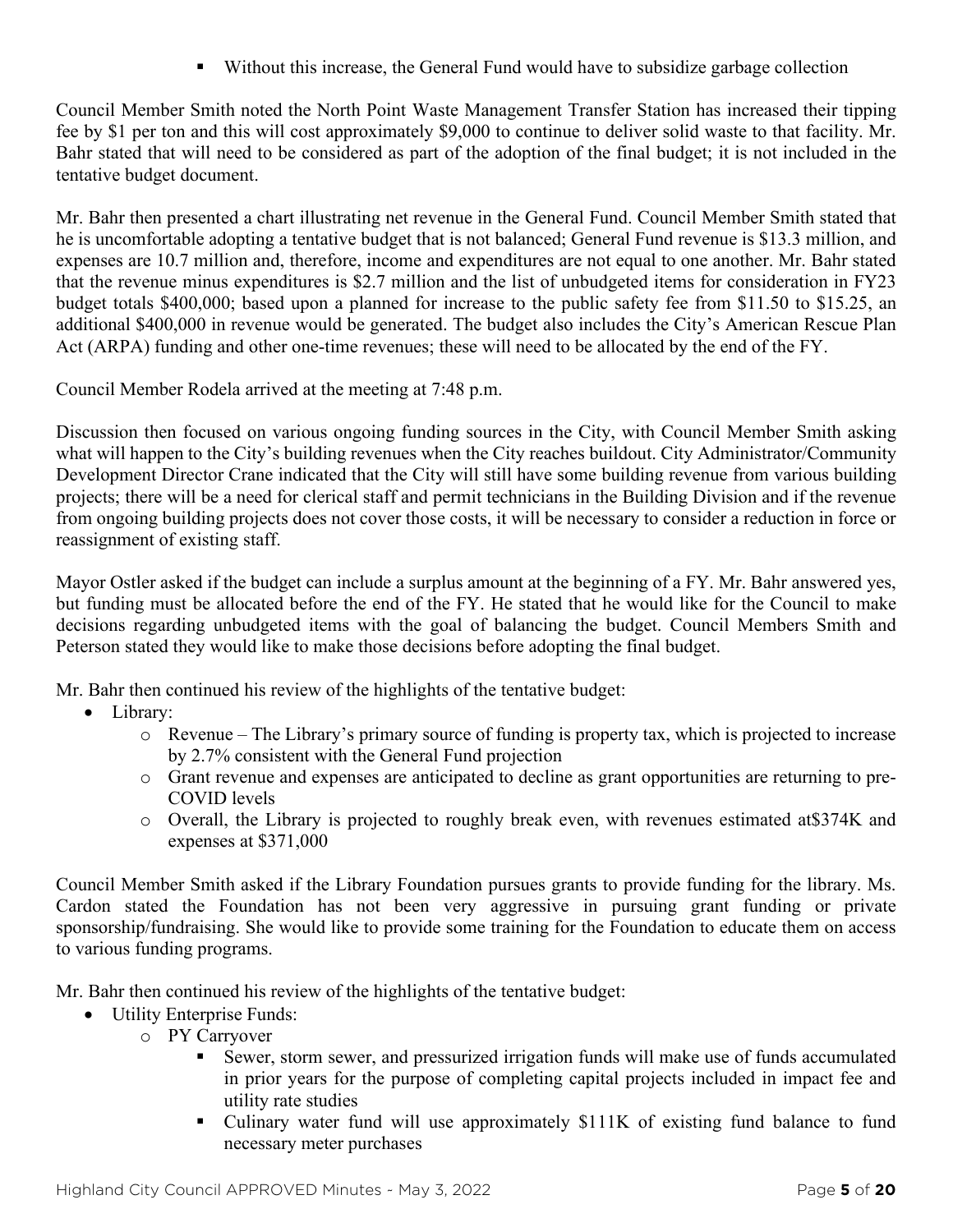- o Culinary water capital projects As construction costs have increased and depleted the culinary water fund balance, planned projects will have to be postponed
- $\circ$  Utility rates
	- As directed by the Council, staff has engaged a consultant to review the utility rate study completed in 2021 to assess the immediate shortfall in culinary water and ensure sustainability in all of the enterprise funds
	- Report to Council on the rate study is planned on May 17; rates for the typical residential customer are anticipated to increase \$15-20 overall
- o Salaries and Benefits:
	- Salaries An increase of  $6\%$  is included for salaries, which will be administered through cost-of-living adjustments and merit increases
	- Benefits Pending receipt of renewal bids, rates are projected to increase by  $10\%$

The Council then discussed the items included in the unbudgeted items chart. Mr. Crane noted that the decisions on these items will effect the decision on the Public Safety fee increase. Council Member Peterson stated that she would like to discuss the items in greater detail during the May 17 work session meeting. Mayor Ostler stated he will include that on the agenda for that meeting, but it may be helpful for the Council to perform a preliminary ranking pf the items included on the chart. The Council participated in an exercise to rank the items included in the unbudgeted items chart.

Mayor Ostler moved to item four on the agenda and indicated discussion on item three will resume after Administration has tabulated the Council's ranking of items included in the unbudgeted items chart.

#### **4. PUBLIC HEARING: FY2022-2023 OPEN SPACE TENTATIVE BUDGET** *Legislative – Tyler Bahr, Finance Director*

The City Council, acting as Highland Open Space Special Service District Board, will consider the FY2023 tentative budget for the Highland Open Space Special Service District. The Board will take appropriate action.

Finance Director Bahr explained the Highland Open Space Special Service District was created in September 2000, establishing the City Council as the governing board of the District. Staff has recently determined that the City Council, acting as the Board, must consider the budget for the Open Space Special Service District separately from the rest of the City's budget. A tentative budget must be approved no later than the first regularly scheduled Council meeting in May ahead of adopting the final budget no later than June 22. Approval of the tentative budget does not preclude the Board from making changes to the final budget. The Open Space budget is included in the full City budget for reference and the following highlights are worth noting:

- Revenue for open space totaling \$577K is generated primarily from two sources:
	- o Open space fees estimated at \$295K
	- o Transfer from the General Fund at \$270K
- Expenses
	- o Personnel
		- Salary increases are budgeted at 6%
		- Seasonal wages are again budgeted at \$140,000, along with an increase of \$20,000 to \$100,000 in the General Fund seasonal wages to address recruitment and retention needs
		- Benefit cost increases are budgeted at 10%, pending renewal bids
		- Overall, salaries and benefits are decreasing compared to FY2022 as the prior year included a temporary position to train a replacement for the sprinkler technician who retired
	- o Fertilizer and weed killer increasing by \$30,000 due to rising chemical costs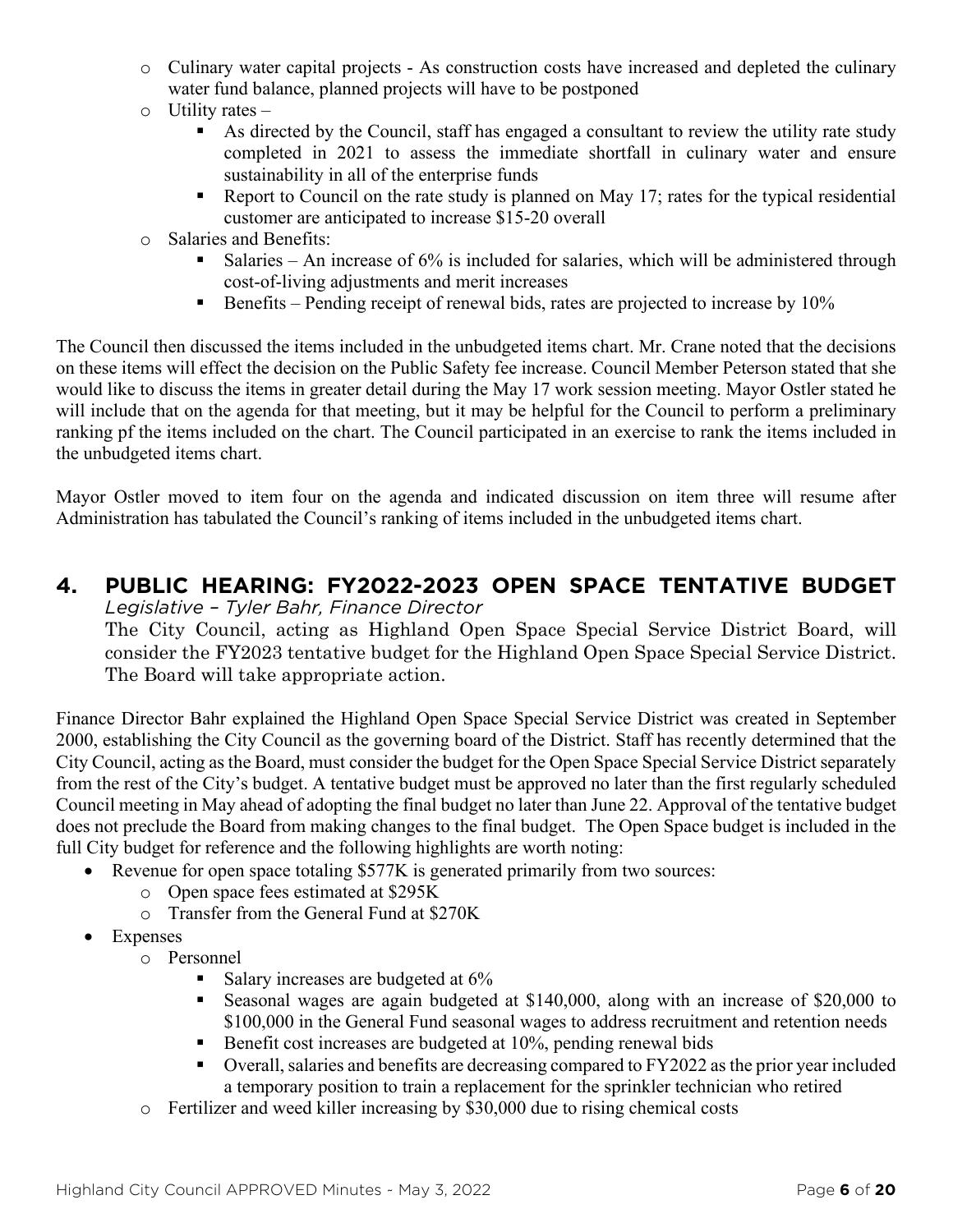- o Other expenses have been held generally consistent with prior years to allow for personnel increases
- Playground playground replacement at Mitchell Hollow Park is included in a list of items for Council/Board consideration at an estimated cost of \$150,000; funding would be from sale of open space property

Mr. Bahr concluded the proposed tentative budget makes full use of anticipated ongoing revenue increases, as well as a transfer from the General Fund; staff recommends the Board hold a public hearing, approve the FY2022- 2023 tentative budget, and set the time and place of a public hearing to consider its adoption in accordance with State code.

Council Member Rodela stated that she found different revenue sources in the budget but could not find a line item for revenue generated by renting out fields. Mr. Bahr stated he will look into that.

Council Member Smith stated that City parks are in open space areas and are open to the public and he asked if they are accounted for in the City's general budget or in this budget. Mr. Bahr stated he will need to look into that as well.

Mayor Kurt Ostler opened the public hearing at 8:34 p.m.

There were no public comments.

Mayor Kurt Ostler closed the public hearing at 8:34 p.m.

*Council Member Brittney P. Bills MOVED that the Board approve the FY2022-2023 tentative budget for the Highland Open Space Special Service District and schedule a public hearing on Tuesday, June 21, 2022 at 7:00 pm in Highland City Council Chambers to consider its adoption.*

*Council Member Scott L. Smith SECONDED the motion.*

*The vote was recorded as follows:*

| Council Member Timothy A. Ball   | Yes |
|----------------------------------|-----|
| Council Member Brittney P. Bills | Yes |
| Council Member Sarah D. Petersen | Yes |
| Council Member Kim Rodela        | No  |
| Council Member Scott L. Smith    | Yes |

*The motion passed 4:1.*

Council Member Rodela indicated she voted no because she would like Mr. Bahr to look into the revenue associated with field rentals.

#### **5. DEVELOPMENT AGREEMENT: PETER CHRISTENSEN REPRESENTING ALPINE LIVESTOCK, LLC.** *Administrative – Nathan Crane, AICP, City Administrator/Community Development Director* The City Council will consider a Development Agreement with Peter Christensen regarding the development of approximately 6.6 acres located at 4670 West 11200 North. The Council will take appropriate action.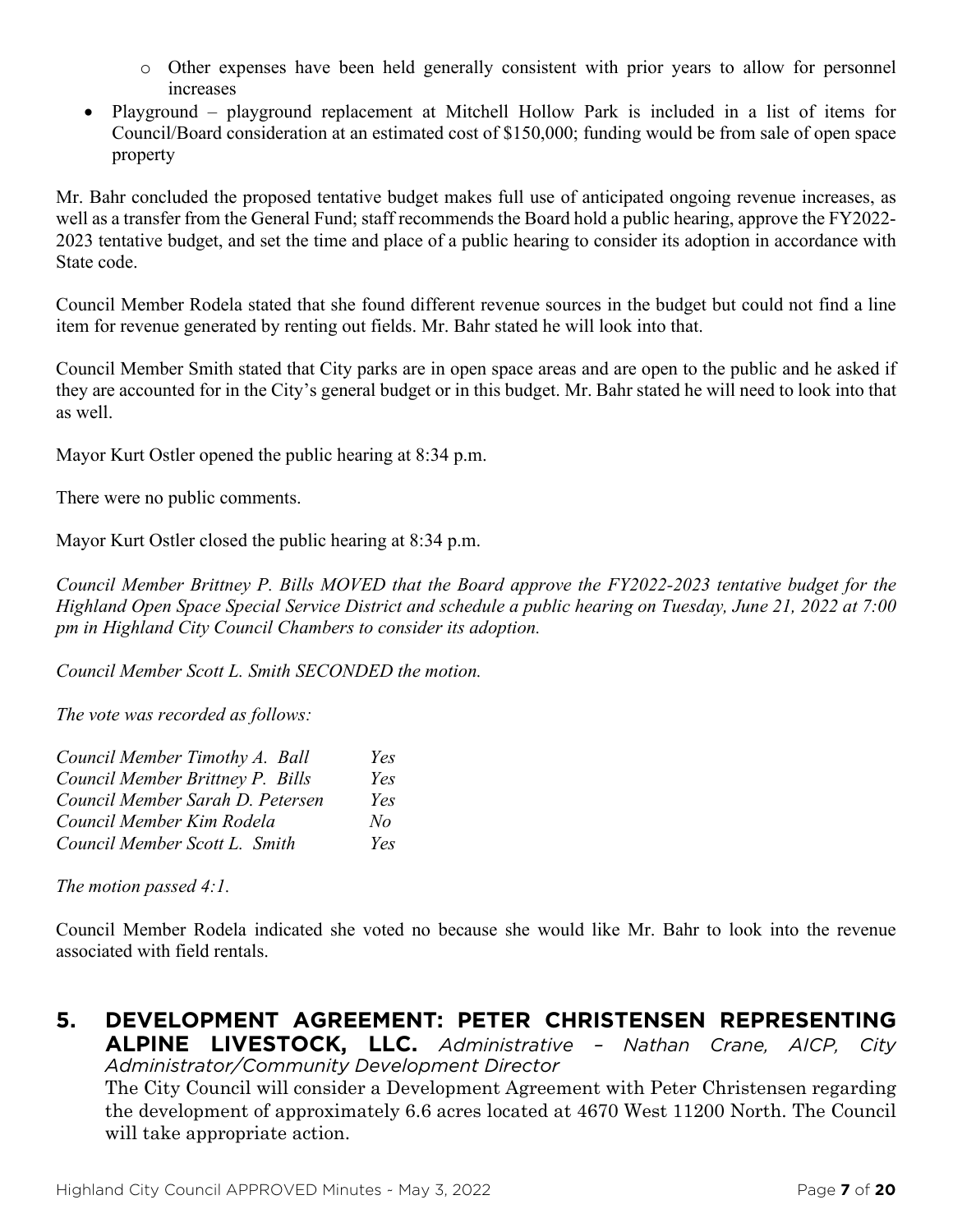City Administrator/Community Development Director Crane reported on April 17, 2018, the City Council approved the Preliminary Plat for Stoney Brook Plat B. The approval was after much discussion regarding a connection to the south. This connection gives road and utility access to the Maddox (previously Fehr) and Christensen properties. The developer for Stoney Brook was required to stub the road to the south for Stoney Brook and any other properties that were accessed solely through the Stoney Brook road to have a second independent point of access, as the road Stoney Brook was building exceeded 600' (Development Code Section 5-8-105.4c). As part of that approval, the City Council approved a concept plan for the future development of the properties to the south of Stoney Brook that required the continuation of the stub street. Recently, the owner of the property to the west of the Christensen's', the Maddox property, sought development approval. The proposed plat for the Maddox property prevented the Stoney Brook stub street from connecting through to 11200 N. The City and the Maddox applicant disputed the need for the road, and whether it was cause for a denial of the subdivision plat. On January 18th, 2022, the City Council moved to continue the item to get an advisory opinion from the Ombudsman's office. On April 19, 2002, based on the opinion form the Ombudsman's office, the City Council approved the proposed plat. Since construction of the stub street that was part of the previously adopted concept plan has been prevented due to the approval of the Maddox subdivision plat, Peter Christensen has requested a Development Agreement for the future development of 6.6 acres located at 4670 West 11200 North in order to clarify the continued applicability of the concept plan and obligation to extend the Stoney Brook stub street. The Christensen property is designated as Low Density Residential on the General Plan Land Use Map and zoned R-1-40 Single Family Residential. The proposed development would include seven lots between 31,000 and 43,000 square feet. The develop would meet all requirements of the R-1-40 District. The proposed agreement recognizes that the proposed development meets code and zoning requirements and clarifies that the City will no longer require that the Stoney Brook stub street be extended. The proposed agreement allows the Christensen's (or the future owner of the property) to present alternative plans for the development of their property, allows the City to require that the utilities in the Stoney Brook stub be extended by the Christensen's if necessary for their future development, and still requires that the Christensen's apply for City approval of any development of their property through the normal development review and approval process. Mr. Crane concluded that this action will not have a budgetary impact in the current FY and staff recommends that the City Council approve the agreement and authorize the Mayor to execute the necessary documents.

Mayor Ostler asked why the Council is considering a development agreement before approval of a preliminary plat. Mr. Crane stated the Christensen's are not sure of their development plans; they just wanted some assurances from the City that the road will not be required on their property. City Attorney Patterson added that the City typically entersinto development agreements in cases where there are unique circumstances, such as this situation.

Marilee Christopherson stated she lives on the property north of the Christensen's; she purchased the property in late 2018 and when she did purchase, she was told that the road would eventually go through. She stated she does not oppose the Christensen's proposal, but she does oppose the reason that the Christensen's were forced to come up with this proposal and that is the approval that was given to the Maddox's at the last meeting. She stated she received a notification that the Maddox application would be heard during a meeting in September of 2021 and she and a few neighbors attended that meeting and were told that the item had been pulled and would not be put back on an agenda without notice being provided. She stated that she did not receive notification of the City's consideration of the Maddox application. It appears that it was approved without discussion or opportunity for public input. She stated she understands the purpose of the Christensen's proposal is to protect their property interests, but her concern is what this means for the end of the street. She believed it would be a dead end for a time but would eventually be continued and she does not believe that burden should be placed on the Christensen's. She is concerned about public safety, garbage truck access, and beautification of the dead-end. She asked that consideration be given to the residents of Stoneybrook, namely the safety of having two access points into the neighborhood. She concluded that what is being done by the Maddox's is creating a problem for many and she hopes the Council will give consideration to all property owners and their understanding of the future of their neighborhood.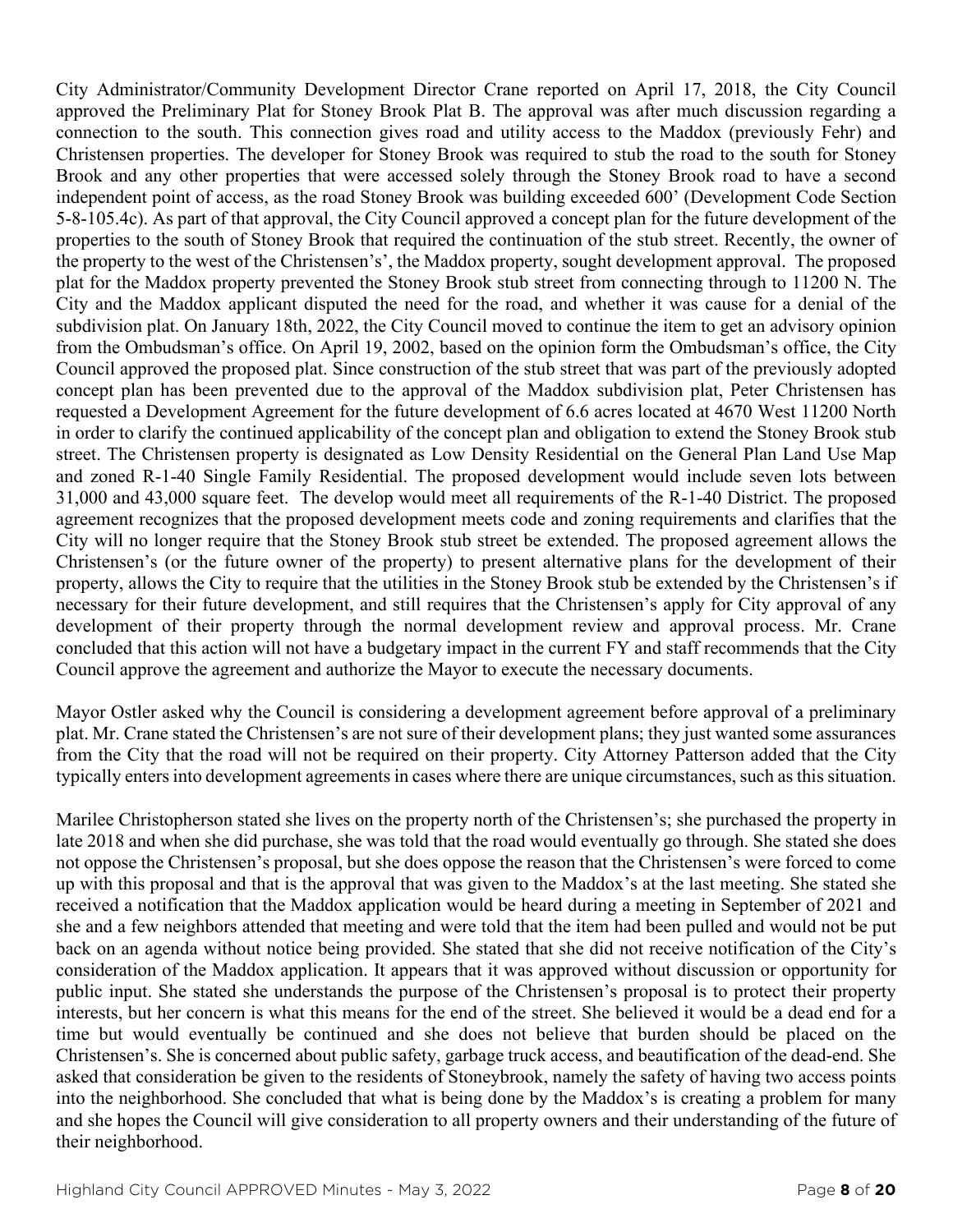Mr. Crane asked Mr. Patterson to summarize the Ombudsman's opinion. Mr. Patterson stated the City's initial position was to deny the Maddox two-lot subdivision unless they could provide for the continuation of the Stoneybrook stub road and utilities. The reason for their position was to benefit the Maddox and Christensen property as well as the entire Stoneybrook subdivision by providing a second access. This position was opposed by the applicant as they did not feel that a two-lot subdivision necessitated a second access, and the City could not exact the stub street connection from them. As the Council debated the matter, the City submitted a request for an advisory opinion from the State Ombudsman and he agreed with the Maddox's. The City has complied with the Ombudsman's recommendation; though the future connection may be needed for the area, the City cannot require this applicant to complete those improvements.

Mayor Ostler referenced the existing dead-end street in the Stoneybrook subdivision and asked if the requirement to extend the street will be placed on the property owner to the south. Mr. Patterson stated that is unknown at this time and it may depend on what the Maddox's intend to do with their remnant parcel of land. There are several matters to consider, but final decisions cannot be made until the City understands future plans in the area.

Clayton Christensen stated he is Peter Christensen's grandson; his grandfather was unable to attend tonight. He stated that while there are no current development plans for the Christensen farm property, the family would like to enter into a development agreement with the City to protect their future plans for consideration. The development agreement will protect the Christensen's interests while also protecting the City. The Christensen's will be required to navigate all City approval processes if, and when, they decide to proceed with development of their property. The issues associated with past proposals have placed various burdens on the land and the Christensen's are seeking approval of the agreement to provide clear expectations to both parties.

Rochelle Broadhead stated she is opposed to what has happened. She asked why the City does not have a regulation regarding dead-end roads in the City. This would provide protection for other areas of the City against something similar to what happened in the Snowflake neighborhood. She asked why the City cannot require completion or extension of the road; property owners have been told that the dead-end would eventually be improved or that the road would be extended and when that does not occur, it is very disappointing. She stated those who live at the end of a dead-end street constantly deal with people turning around in their driveway. She indicated the Maddox proposal is unfair and places the entire burden on the Christensen's; the new plan that has been proposed allows the dead-end to remain rather than having a road continued as promised to other property owners. She stated she is very concerned that residents did not receive notification of the Council's action on the Maddox application.

Mr. Crane stated that the City Code does have regulations regarding dead-end streets, cul-de-sacs, and eventual continuation of roads. However, the City has heard an opinion from the State Ombudsman and has decided to honor that opinion. Mayor Ostler stated that does not necessarily mean that the dead-end will never be eliminated; there may be another access point off of 4800 West, depending upon the distance between other access points. Mr. Patterson stated that is correct but noted that the City does not have formal plans regarding those possible improvements. Essentially, it will be necessary for the City to take property for the road or wait for continued development in the area that would require the road extension.

Council Member Ball asked why the Christensen's cannot proceed with a preliminary plat application in order to allow the City to determine the location of the road; the Christensen's would not be required to proceed with execution of the plat, but it would provide some clarity to the City and other property owners. Mr. Patterson stated that preliminary plats are only good for one year. Council Member Ball asked if the construction of the road is contingent upon development. Mr. Patterson stated that is not necessarily the case, but developers typically do not want to develop roads until they are ready to develop the land on the road because roads are very expensive and do not generate a return.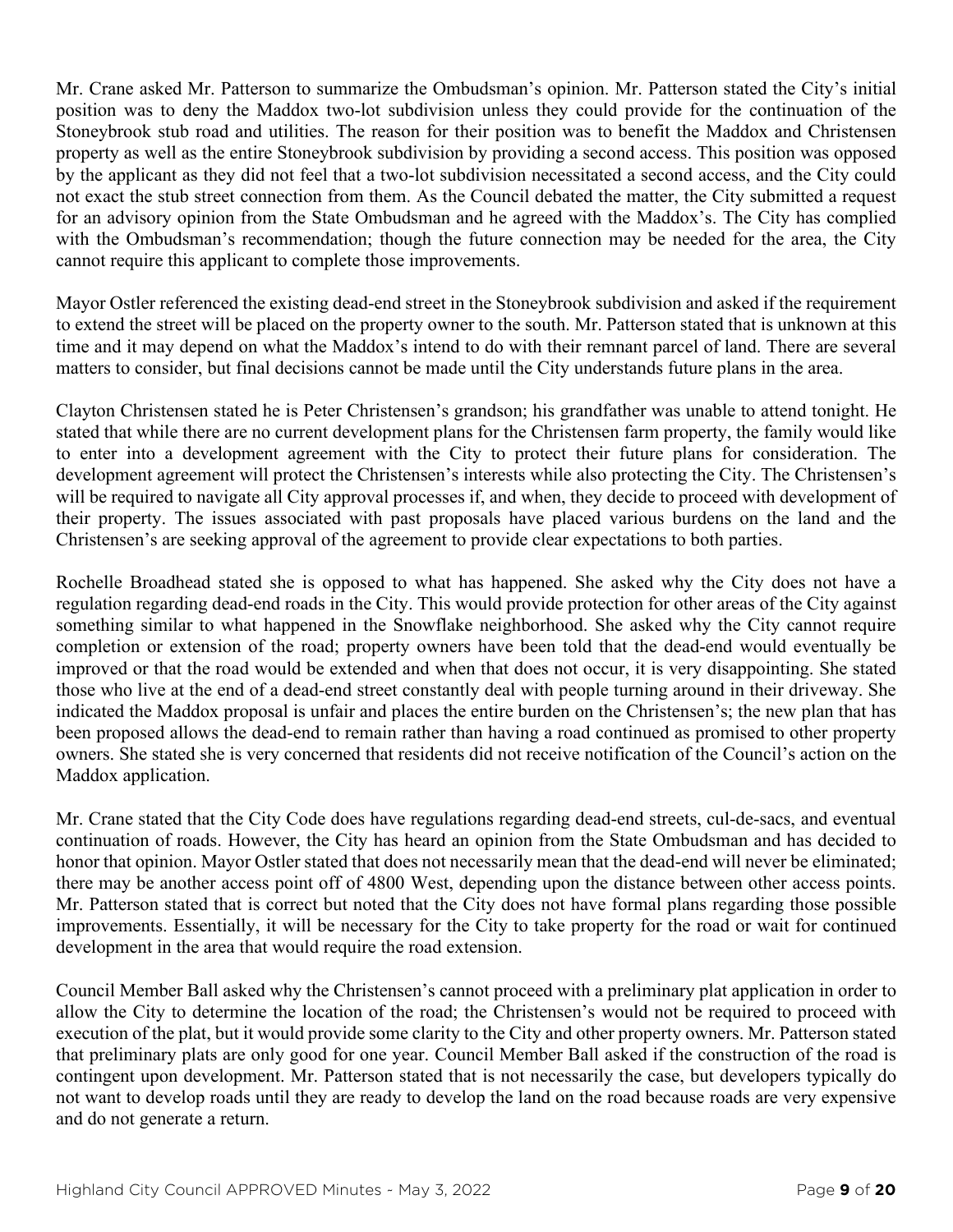General discussion among the Council and staff centered on the specifics of the Maddox application and the Ombudsman's opinion, with Council Member Ball stating he feels that the opinion restricts the City's ability to plan for the future. Mr. Patterson agreed, but noted the Ombudsman disagreed based upon the fact that the Maddox family was only seeking approval of two lots and the requirement to build a road would be the same of a property taking or exaction. Mayor Ostler stated that the City would have been assuming some level of risk if they would have ignored the Ombudsman's opinion and required the road to be built; if the matter were litigated and the City lost, the City would have been required to pay the fees of the Maddox attorney.

Mayor Ostler then asked why residents did not receive notification of the Maddox family's application for the minor subdivision. Mr. Crane stated that residents within a 500-foot radius would have received notification of the Planning Commission's consideration of an application.

Ms. Christofferson re-approached and stated that the notification she received was for the City Council meeting. She stated it is her opinion that if the City is considering anything that would impact other property owners, those property owners should be notified. She stated when actions are taken as they were, it feels secretive to residents. She tried to follow the item and never saw it on an agenda again. Mayor Ostler stated he understands the residents' frustration, but the original action was to continue the agenda item and continuation does not require an additional notice. The item was ultimately placed on a consent agenda, for which there is typically no discussion.

Council Member Smith stated that he understands and agrees with the frustration expressed by residents; however, staff, the Planning Commission, and City Council were truly trying to provide connections for the Stoneybrook neighborhood by requiring certain improvements associated with development. The City has encountered issues with an individual developer and still has not received plans from that developer. When plans do come forward, he hopes the residents' concerns will have been taken into consideration. He added he would like for staff to ensure that Stoneybrook neighbors are notified of future actions regarding this subject.

*Council Member Scott L. Smith MOVED that the City Council approve the development agreement with Peter Christensen and authorize the Mayor to execute the contract documents.*

*Council Member Kim Rodela SECONDED the motion.*

*The vote was recorded as follows:*

| Council Member Timothy A. Ball   | Yes |
|----------------------------------|-----|
| Council Member Brittney P. Bills | Yes |
| Council Member Sarah D. Petersen | Yes |
| Council Member Kim Rodela        | Yes |
| Council Member Scott L. Smith    | Yes |

*The motion passed 5:0.*

Mayor Ostler then returned to item number three:

Mr. Bahr reported on the results of the Council's exercise to rank unbudgeted projects as follows (in order of top priority to bottom priority):

General Fund items:

- 1. Fire station exhaust system, 90% grant funded
- 2. Radar Speed & RRFB Sign
- 3. Texting system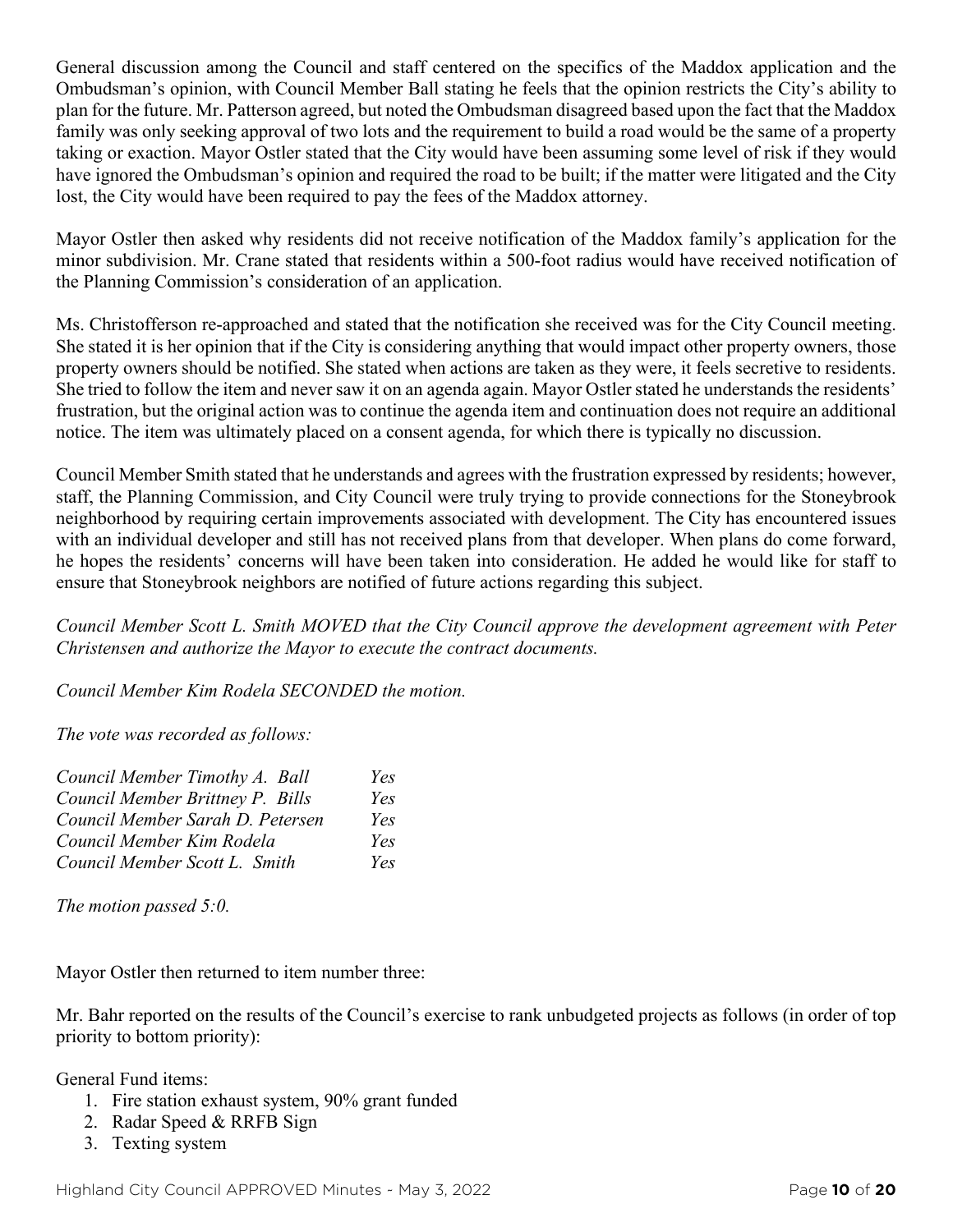- 4. Tree replacement
- 5. General Plan update \$75K, Alt Trans Plan Match \$3.4K
- 6. Christmas lights
- 7. Fix Council Chambers AV and add broadcasting ability
- 8. \$18K Council appropriations \$3K per Mayor and Council Member
- 9. Traffic Control Toolbox study
- 10. Vehicle for Inspector
- 11. 2nd variable message sign
- 12. Additional gardening bed care fore City Hall, LP buildings.
- 13. Skid steer (Cemetery).

Mayor Ostler stated that if the cost for the AV system were lowered to \$80,000 it would be possible to fund everything. He added that in order to include items 10 through 13, it will be necessary to increase taxes and the Public Safety Fee. Mr. Bahr stated that is correct; the City has \$188,000 available to allocate to the various items on the list without a Public Safety Fee increase. There was then general discussion regarding the cost estimates for various items on the list, after which Council Member Peterson noted that any item that is not funded this year will come before the Council again next year. She stated she is in favor of a smaller Public Safety Fee increase this year in order as she has stated in the past. Council Member Rodela noted that many of the expenses listed in the chart are one-time expenses, but an increase to the Public Safety Fee would be ongoing. Council Member Smith stated that is correct and he is concerned about relying on Public Safety Fee revenues for items not related to public safety. Mayor Ostler stated that the costs associated with providing Public Safety continues to increase and it has been necessary to dedicate some general fund monies to cover those costs; the proposal is to raise the Public Safety Fee to cover those costs so that general fund monies can be used for general needs in the City.

Council Member Peterson stated she is not sure it is necessary to increase the Public Safety Fee to \$3.75; she is more comfortable with an incremental increase this year. Council Member Bills stated she understands that viewpoint and she is very conflicted about what type of fee increase is appropriate and more tolerable for residents. Council Member Smith stated that his concern is that once the City's utility rate study is complete, the City will be considering raising other utility fees; additionally, some of the City's other fees may be challenged following a final court decision on similar fees charged in other cities. He would prefer to not raise the Public Safety Fee this year, fund items one through six on the list, and wait to see what happens with the Supreme Court regarding fees charged by other cities, and possibly consider a property tax increase next year if necessary. Council Member Rodela stated that she understands Council Member Smith's recommendations and she agrees that a property tax increase is the most transparent way to increase revenue for the City. She added she wants to use as little general fund money as possible for public safety needs; the City is already operating very lean, and she believes the expenses requested by City Departments are needs rather than wants. She would support a Public Safety Fee increase this year or a property tax increase next year.

Council Member Bills asked Mr. Bahr to provide additional information about the \$900,000 in one-time revenues and what types of expenditures that money can be used for. Mr. Bahr stated it is one-time money associated with building services; it can be used to cover vehicles and equipment as well as salaries and benefits in the Building Division. It should not be used for items not related to building services in the City.

Council Member Bills inquired as to the health of the City's General Fund Balance if \$400,000 is taken from that account to fund items being discussed tonight. Mr. Bahr stated that \$400,000 amounts to roughly four percent of the City's Fund Balance. Council Member Peterson stated that would reduce the City's Fund Balance to 31 percent, which she feels is a good trade-off compared to raising fees or taxes.

Council Member Ball asked if a decision made by the Supreme Court regarding certain fees could be imposed retroactively. Mr. Patterson stated that the ruling should only apply to revenue collection going forward. He clarified that Highland City is not a party to the court case, but the City will consider case law when determining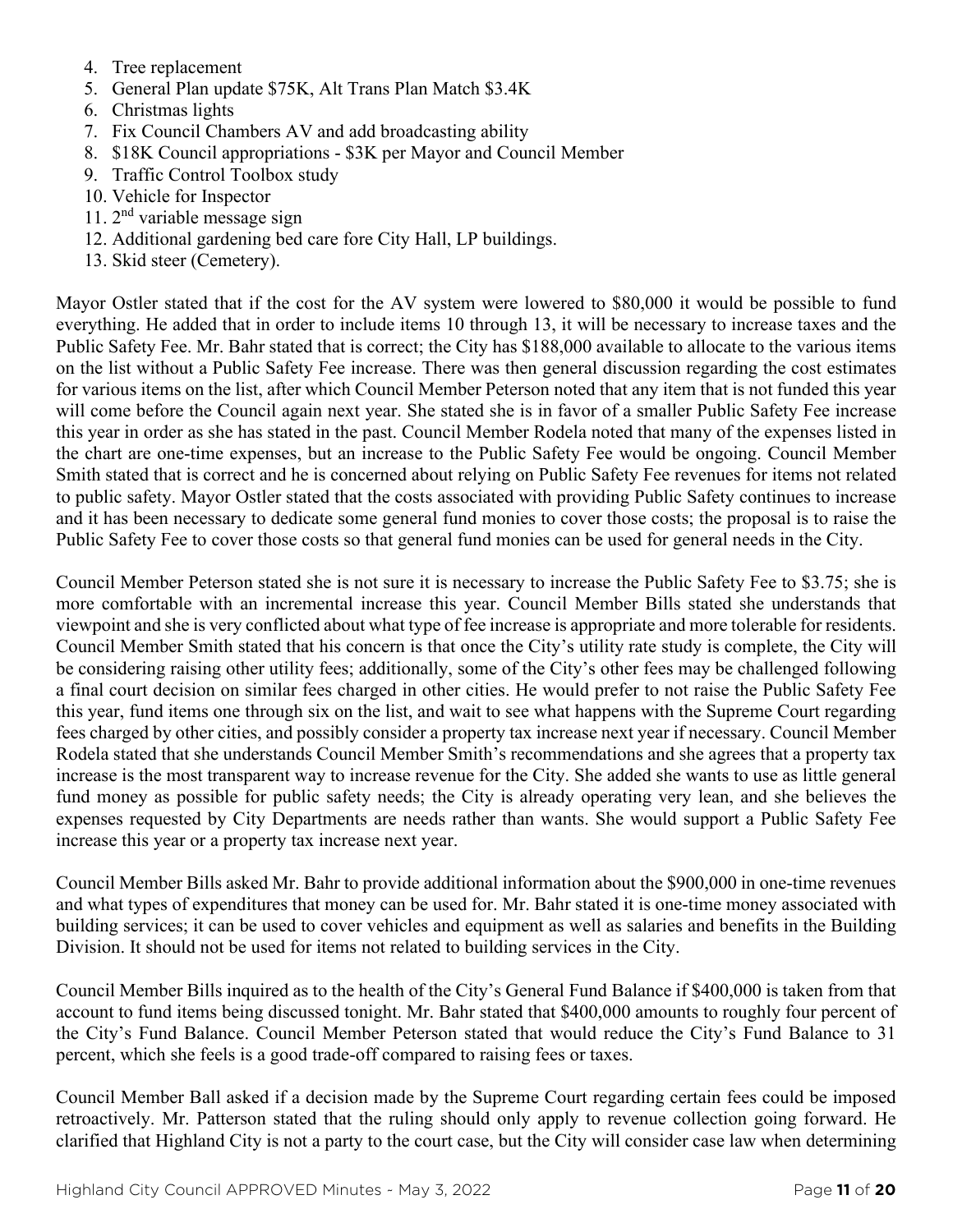fee policies going forward. Council Member Ball added that the \$3.75 Public Safety Fee proposal is rational and can be construed as being reasonably related to Public Safety needs. Mr. Patterson stated that is correct. Council Member Ball stated that given the volatility of the economy, the City needs to fortify its position; he likened the City to a family that is living paycheck to paycheck and relying upon future income that may never come to fruition. For this reason, he recommended increasing the Public Safety Fee to \$3.75.

Mayor Ostler asked if the Council can increase the Public Safety Fee at any time or if there are restrictions upon fee increases similar to those for a property tax increase. Mr. Bahr answered yes but noted that the fee increase should be considered in conjunction with consideration of an annual budget in order to communicate the justification of the fee increase as being associated with increased costs.

Mayor Kurt Ostler opened the public hearing at 9:38 pm.

Brian Braithwaite stated that he served as a City Council Member in the past and during that time he felt it most important to consider actual Public Safety costs separate from other costs in the City. The City's public safety needs were growing, but there was no way to properly fund it. This is why the Public Safety Fee was implemented; it provided a clear and distinct line for residents as to how their money was being spent. The fees should be 'black and white', and all revenues generated by the fee should be used to fund Public Safety needs. As soon as the City starts co-mingling funds, the fee should be eliminated. If the City needs more money for Public Safety, the fee should be increased. If the Council chooses to use General Fund money to fund Public Safety, this will cause problems in other areas of the budget. He stated he feels that Highland City is in a better position than Pleasant Grove in their court battle regarding fees; Highland challenged the concern of fees by treating is just like a tax increase. The City held a hearing similar to the required truth in taxation hearing that must be held prior to considering a property tax increase. Pleasant Grove conversely charged their fee arbitrarily and provided adjustments to certain businesses. He stated he feels the purpose of Highland's fee is clear and that the City would win a lawsuit if one were brought. He asked that the Council use the revenues of the Public Safety Fee as intended and, if not, the fee should be eliminated.

There were no additional persons appearing to be heard and Mayor Kurt Ostler closed the public hearing at 9:45 p.m.

Mayor Ostler inquired as to the total revenue to be generated by the Public Safety Fee. Mr. Bahr stated the tentative budget includes revenue totaling \$681,000. Council Member Peterson inquired as to the amount the fee would need to be increased to in order to cover all Public Safety operational increases, to which Mayor Ostler answered \$11.50.

Council Member Smith addressed Mr. Braithwaite and stated he understands his position, but he feels that things are much different now than when the fee was first implemented. Citizens are dealing with extreme inflation and economic uncertainty. He is not as worried about those that have disposable income, but he is worried about those on a fixed income who are experiencing very small increases in their income. He was supportive of increasing the Public Safety Fee until he learned there will also likely be a recommendation to increase utility fees. The City will be increasing fees a great deal, and this will be very hard on residents. He does not feel it is necessary to have a 35 percent fund balance as he feels the City could operate just fine on a 25 percent fund balance.

Council Member Rodela stated that she understands the concerns about impacting those on a fixed income; she added that it is important to take into consideration that a set fee is the same for all households in the City while a property tax increase affects everyone differently based upon their property value. Mayor Ostler agreed; the intent of the fee is to cover the cost of providing Public Safety service to the residents. This is a difficult issue this year because costs of providing Public Safety has increased dramatically since last year. Mr. Bahr agreed and added that in terms of ongoing expenses, Public Safety accounts for approximately 47 percent; the Public Safety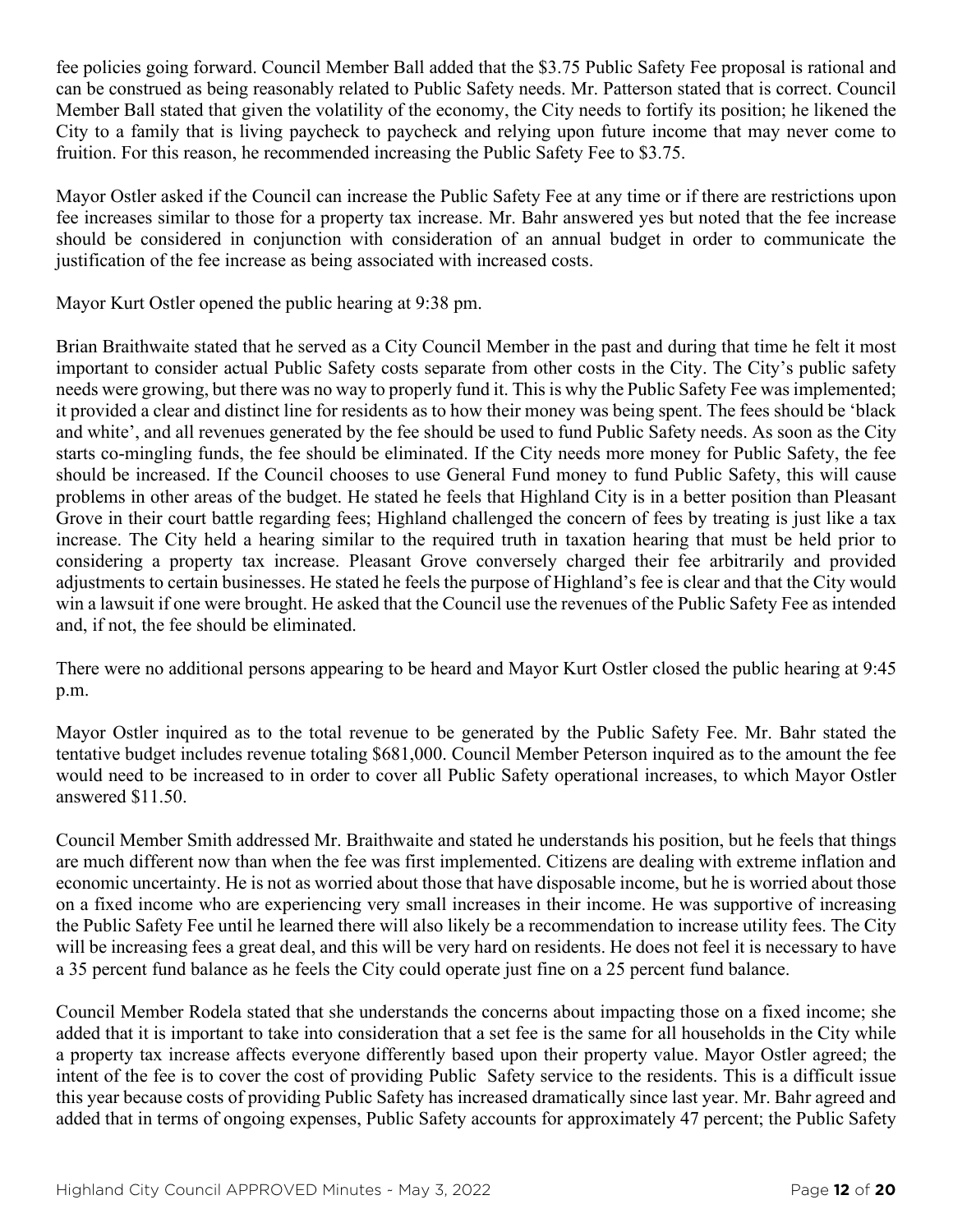Fee included in the tentative budget would generate approximately \$862,000, but the total Public Safety budget is nearly \$4 million.

Mayor Ostler allowed additional input from Mr. Braithwaite.

Mr. Braithwaite stated that he does not disagree with Council Member Smith, but he is suggesting that the fee be considered independent of other revenue sources; if the fee is increased to cover all Public Safety costs, and there is still general fund money available, the Council could actually decrease property taxes to reduce general fund monies. He stated that when the fee was first implemented, the Council understood it would not fully fund Public Safety and there would be some outstanding deficits; but he is supportive of increasing the fee appropriately now and offering a tax decrease elsewhere. He stated he feels residents support fees more than tax increases because it is clearer as to how fee revenues are being spent.

Council Member Smith stated that he is concerned about the needs to increase other utility fees; he asked if money can be transferred from the General Fund to fund utility costs. Mr. Braithwaite stated that utility fees should be covering actual operations and maintenance costs; if the Council is not supportive of increasing fees for those needs, certain capital projects will need to be delayed.

Mayor Ostler asked the Council if they need additional time to contemplate this issue. The Council answered yes and noted they would like to hold a work session to discuss the issues raised tonight in greater detail. Council Member Smith stated he would prefer to wait to make a decision on the Public Safety Fee until the Council understands the outcome of the utility fee study and whether it will be necessary to increase other fees. Council Member Bills stated she would like to go back and research all data that informed the Council's original decision to implement the Public Safety Fee. Council Member Peterson agreed and stated that she would like to understand all costs that are being considered when determining whether to increase fees.

Mr. Patterson stated the Council can continue their public hearing and action on the tentative budget; the State Code on budgeting indicates that a tentative budget must be filed with the Council on May 1 and that requirement as been met. The Council can vote on whether to approve the tentative budget in two weeks. Assistant City Administrator Wells added that Administration was planning to discuss all utility fees during the May 17 work session, which may be helpful to the Council in making the decision regarding the Public Safety Fee.

*Council Member Kim Rodela MOVED to continue the public hearing and the tentative budget to the May 17, 2022 City Council Meeting.*

*The motion was SECONDED by Council Member Sarah D. Petersen.*

*The vote was recorded as follows:*

| Council Member Timothy A. Ball   | Yes  |
|----------------------------------|------|
| Council Member Brittney P. Bills | Yes  |
| Council Member Sarah D. Petersen | Yes  |
| Council Member Kim Rodela        | Yes  |
| Council Member Scott L. Smith    | Yes. |

*The motion passed 5:0.*

# **6. DISCUSSION: PUBLIC/PRIVATE PARTNERSHIP WITH USAC** *Administrative*

*– Nathan Crane, AICP, City Administrator/Community Development Director*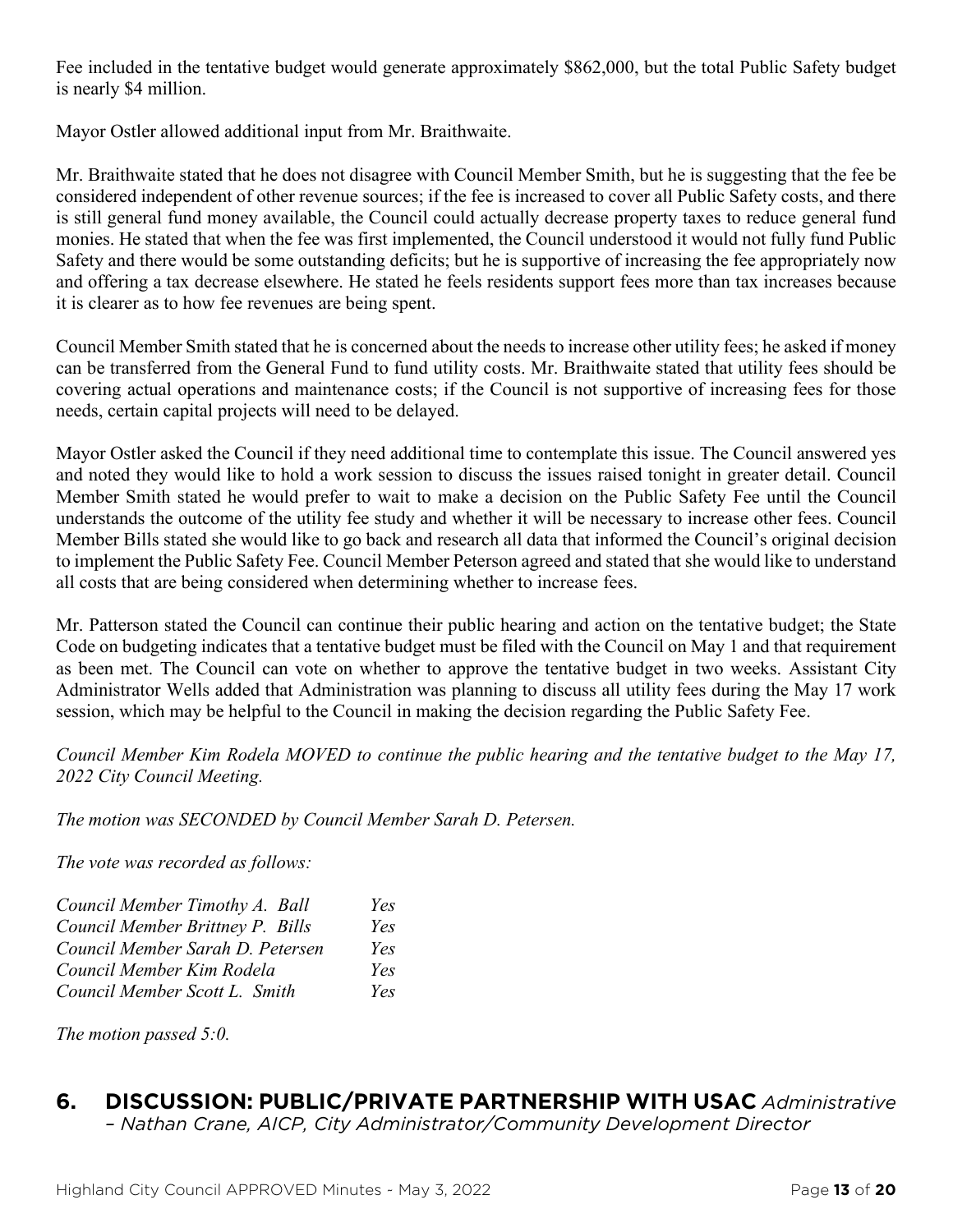The City Council will review a proposed lease agreement with Utah Surf Athletic Club (USAC) for a Public/Private Partnership for the construction and use of the soccer fields at Mountain Ridge Park. This item is being presented for information and direction only.

City Administrator/Community Development Director Crane stated that the Park Committee has been working with USAC regarding a lease agreement for the construction and use of the planned soccer fields at Mountain Ridge Park. He reviewed highlights of the agreement as follows:

General:

- Length 11 years with an option for 5-year renewals. The contract would be renegotiated after seven years.
- Termination termination occurs if an agreement to renew/extend cannot be reached, Surf Soccer provides a one-year notice, or either party defaults on the agreement.

USAC Obligations:

- Within two years build three competition level fields. Sprinklers and other improvements would meet city specifications.
- Maintain the fields.
- Provide a storage shed for maintenance equipment.
- Provide two portable toilets until permanent restrooms are completed.

City Obligations:

- Within one year provide the rough grading of the site.
- Post signage stating that the fields are not to be used for scrimmage or pickup games and provide enforcement.
- Provide parking and utilities for the field. The fields will not be lighted.

Mr. Crane also summarized the section of the agreement that details a schedule for USAC's use of the property, City use of the property, and public access to the property.

Council Member Ball asked if the one-year termination clause can only occur after the seven-year period. City Attorney Patterson stated that USAC can terminate with one year notice, but the City cannot; USAC can choose to stop holding events and walk away from one year notice. Council Member Ball asked if the City would need to reimburse the USAC for the improvements they have made. Mr. Patterson answered no. Council Member Ball asked if USAC would be released from the requirement to maintain the fields if they terminate, to which Mr. Patterson answered yes. Mayor Ostler stated it may be necessary to adjust the language to communicate that termination is only an option after the fields are built and USAC has two years to build the fields. Mr. Patterson stated that may be helpful.

Council Member Smith stated that this situation detailed in the agreement is not 100 percent ideal, but it is close. He likes this type of public/private agreement because without support from the private sector, it may not be possible for the City to build these fields. This agreement will help to bring the park to fruition and the fields will be maintained very nicely. Mayor Ostler agreed; the only negative aspect of the agreement may be some limitations on other teams or clubs that may want to use the field space at the park. However, he feels there will be adequate public access to the park, and he is supportive of approving the agreement.

There was brief discussion about the terms of the agreement dealing with public use of the park and field space, with Council Member Peterson recommending that the City have the option to terminate as well as USAC; this could include some financial buy-out if the City were to terminate the agreement. Council Member Ball stated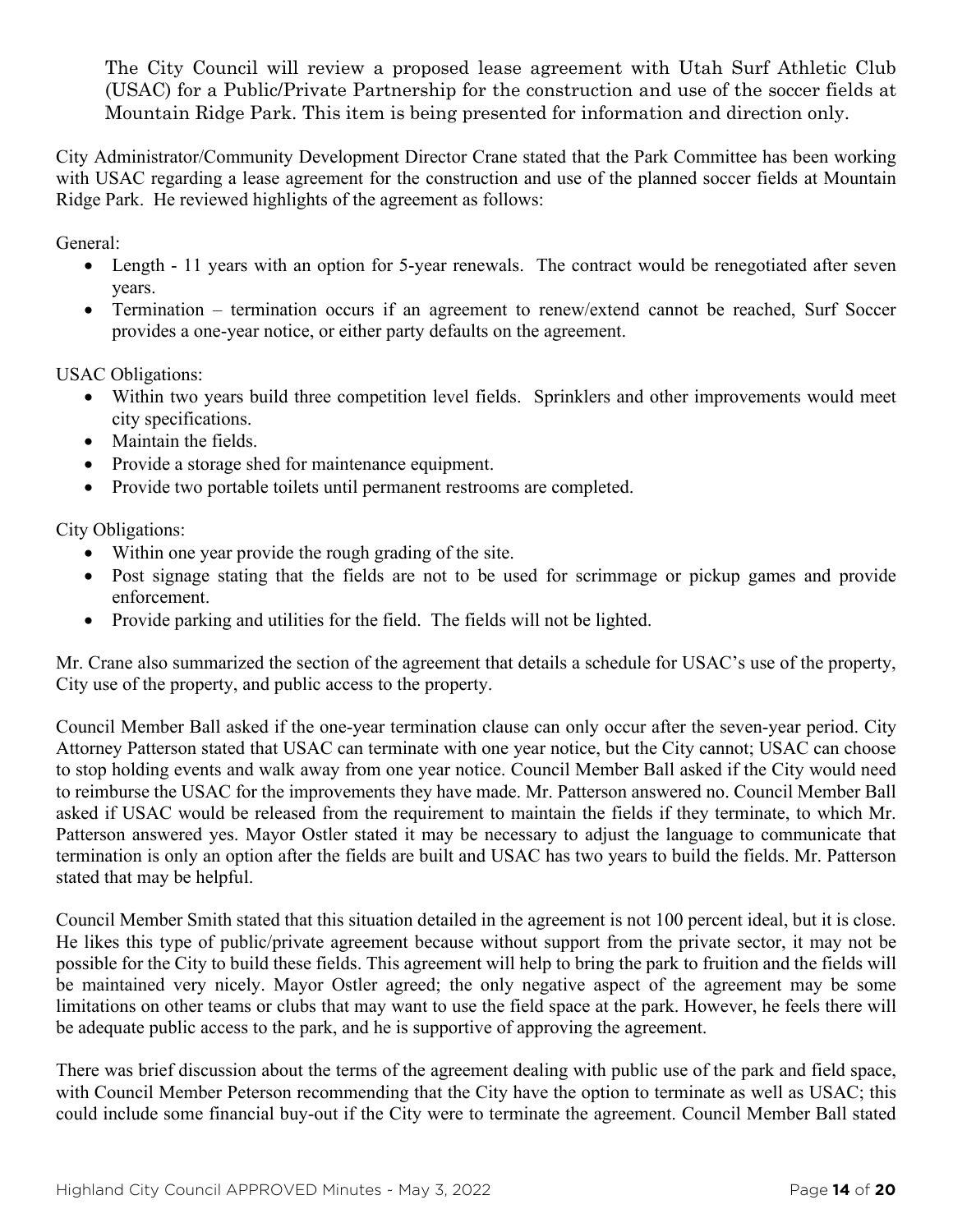that any buy-out should be prorated depending upon the amount to of time that has lapsed after the fields are build.

Council Member Rodela inquired as to the amount the City would pay to build the fields and how much USAC anticipates spending to complete the improvements. Council Member Peterson added that the Council heard from residents in the past who indicated a willingness to donate to or fundraise for the project and she asked for more information about those commitments.

Mayor Ostler invited input from a representative of USAC and asked them to answer the questions asked by the Council.

Jay Carter indicated he is one of the founders of USAC and has volunteered in support of youth soccer for 15 years. He founded the Legacy Field Fund, which implemented a \$40 per year fee for all competitive soccer players. He has raised about \$1.2 million per year to be used throughout the State that can be used for field space. There have been many different cost estimates for the field space at Mountain Ridge Park, but USAC is committed to building the fields and maintain them and that is one of the reasons for the longer term in the agreement as it is necessary to have a significant amount of time to secure a return on the investment. He stated that this project will relieve the demand for field space at other facilities in the community.

Mayor Ostler addressed the language in the agreement that defines the type of activities allowed on the field space during public access times. Mr. Carter stated that the intent of that language was just to prohibit other organized sports teams or clubs from using the field space during public times. A group of residents could gather at the fields and play a pick-up football game, and this would not be concerning; USAC was trying to weigh the damage that could be caused by general use of the space versus an organized sport.

Mayor Ostler asked how many fields USAC currently rents in Highland City. Mr. Carter stated that USAC rents Mitchell Hollow park and Heritage Park; once upcoming tryouts are held and USAC understands the number of players and teams they will have, it will be possible to determine the total number of fields the club needs. He asked if it is possible to include some language in the contract that provides some level of comfort for USAC regarding ongoing renewal of the agreement. Mayor Ostler stated that he feels that the current Council supports renewal of the agreement in the future, but it is not possible for the current Council to make decisions that would encumber future Councils.

Brian Braithwaite stated that if another organization were to come to the City looking for field space, the only way to accomplish that would be for them to pay for it or for the City to pay for it. He stated he does not feel that the arrangement proposed with USAC will cost the City money. Rather, it will save the City money as USAC is essentially pre-paying to secure field space for the future. He stated he feels this agreement is a win-win arrangement for all parties and he recommended the Council vote to move forward.

Discussion then shifted to landscaping of the park space and efforts to conserve water.

Parks Superintendent Castleberry stated that he is concerned about the length of the agreement and the availability of water; there is a great deal of uncertainty regarding the amount of water that will be available to the City for maintaining open spaces and if it becomes necessary to restrict watering to one day per week, some of the field space may suffer.

Mayor Ostler thanked Mr. Castleberry for his input, and this led to discussion of landscaping of the park space and efforts to conserve water, after which Mayor Ostler noted that this is a discussion item only and the Council can discuss it further and take action on the agreement during the May 17 meeting.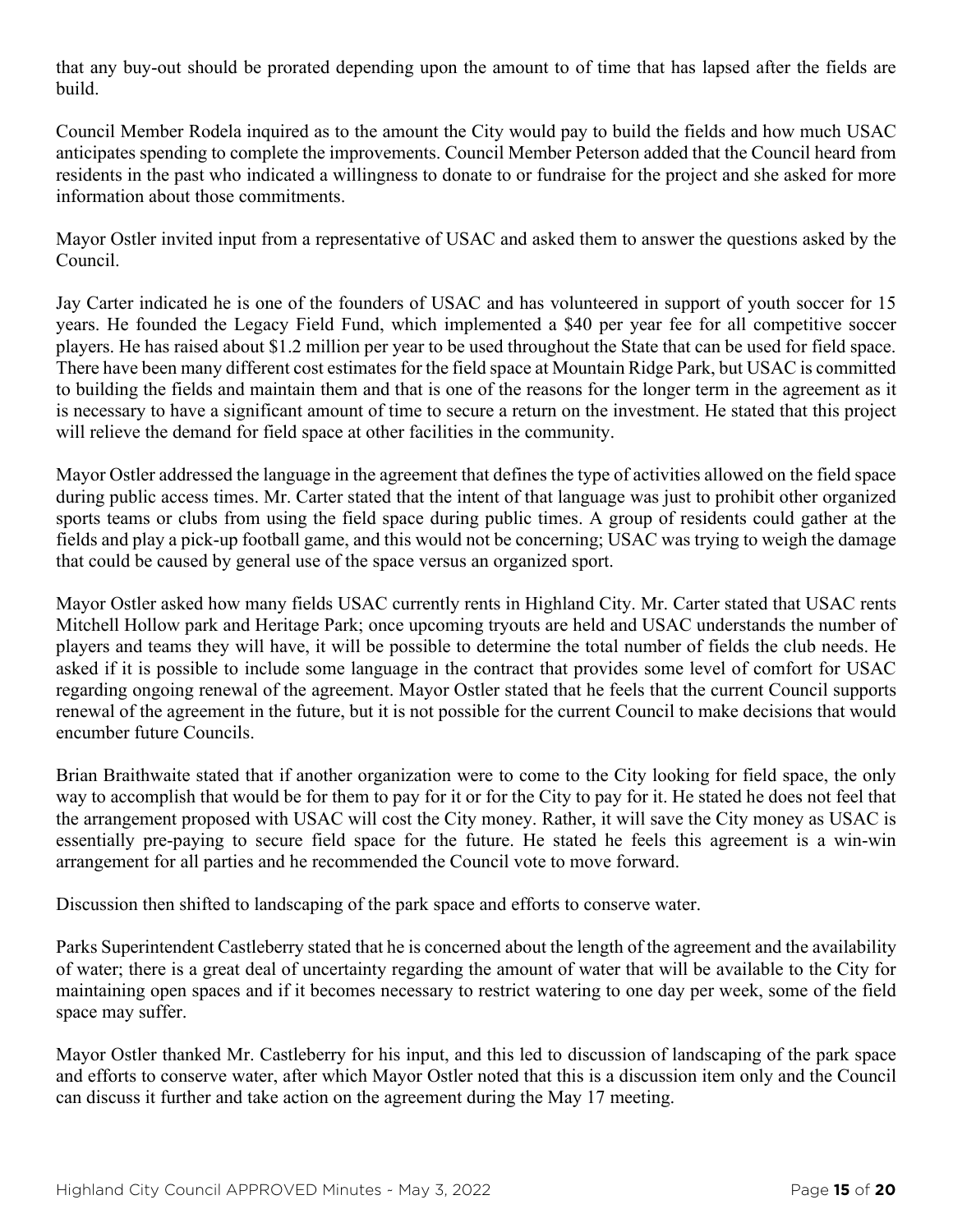#### **8. RESOLUTION: AMENDING SECTION 19.3 HOLIDAY LEAVE AND SECTION 13.8 COMPENSATORY TIME OFF OF THE HIGHLAND CITY PERSONNEL POLICIES AND PROCEDURES MANUAL** *Administrative – Nathan Crane, AICP, City Administrator/Community Development Director*

The City Council will consider a request by Staff to amend Section 19: Leave of Absences related to the Juneteenth Holiday and Section 13: Employment Classifications /Compensation related to overtime compensation of the Highland City Personnel Policies and Procedures Manual. The Council will take appropriate action.

City Administrator/Community Development Director Crane stated in 2021, legislation was passed to declare Juneteenth as a Federal Holiday. During this last legislative session, legislation was passed to declare it as a State Holiday. Currently the Council has authorized eleven holidays as follows: New Year's Day, Human Rights Day, Presidents' Day, Memorial Day, Independence Day, Pioneer Day, Labor Day, Thanksgiving Day and Christmas Day. There are also two floating holidays that are used from Christmas Eve and New Year's Eve as appropriate. If the two floating holidays are not used on Christmas Eve or New Year's Eve employees may use them from October through December. Through the UCMA Chapter, twenty-one cities have provided input on this issue as follows:

- Ten cities have already determined to adopt the day as an official holiday. Three of these cities are relocation existing leave to account for this holiday.
- Seven cities are planning on adding it.
- Two cities have not discussed it yet.
- Two cities will not be adding it.

Staff contacted the following cities to compare the number of holidays that are offered. This does not include the Juneteenth holiday:

- Lehi 10 days
- American Fork 11 plus one personal day
- Orem  $-11$  plus one personal day
- Provo $-10$  holidays
- Sandy  $-11$  holidays plus one personal day
- Draper 11 holidays
- Spanish Fork 11 holidays
- Eagle Mountain 10 holidays
- LPPSD 11 holidays plus one personal day

With input from city staff, staff is recommending that one of the existing floater holidays be applied to the Juneteenth holiday and the other be assigned to Veterans Day. The proposal will not result in any additional holidays. Rather it reallocates the two existing floating holidays. Assigning the floater holidays to specific days will assist in use and administration of time off.

Mr. Crane then discussed the proposed amendments to compensatory time policies; the current policy reads as follows:

- A. Employees may receive compensatory time off in lieu of overtime pay if approved in writing by employee's supervisor. The City Administrator, or designee, reserves the right to schedule when an employee's accrued compensatory time will be used. Written employee requests to use their accumulated compensation time during specific dates and times must be approved by the City Administrator, or designee, who shall honor the requests unless granting the compensatory time off would create a substantial hardship for Highland City.
- B. The law requires that after nonexempt employees have accumulated the maximum amounts of compensatory time off during any work period, any additional overtime must be paid as set forth below: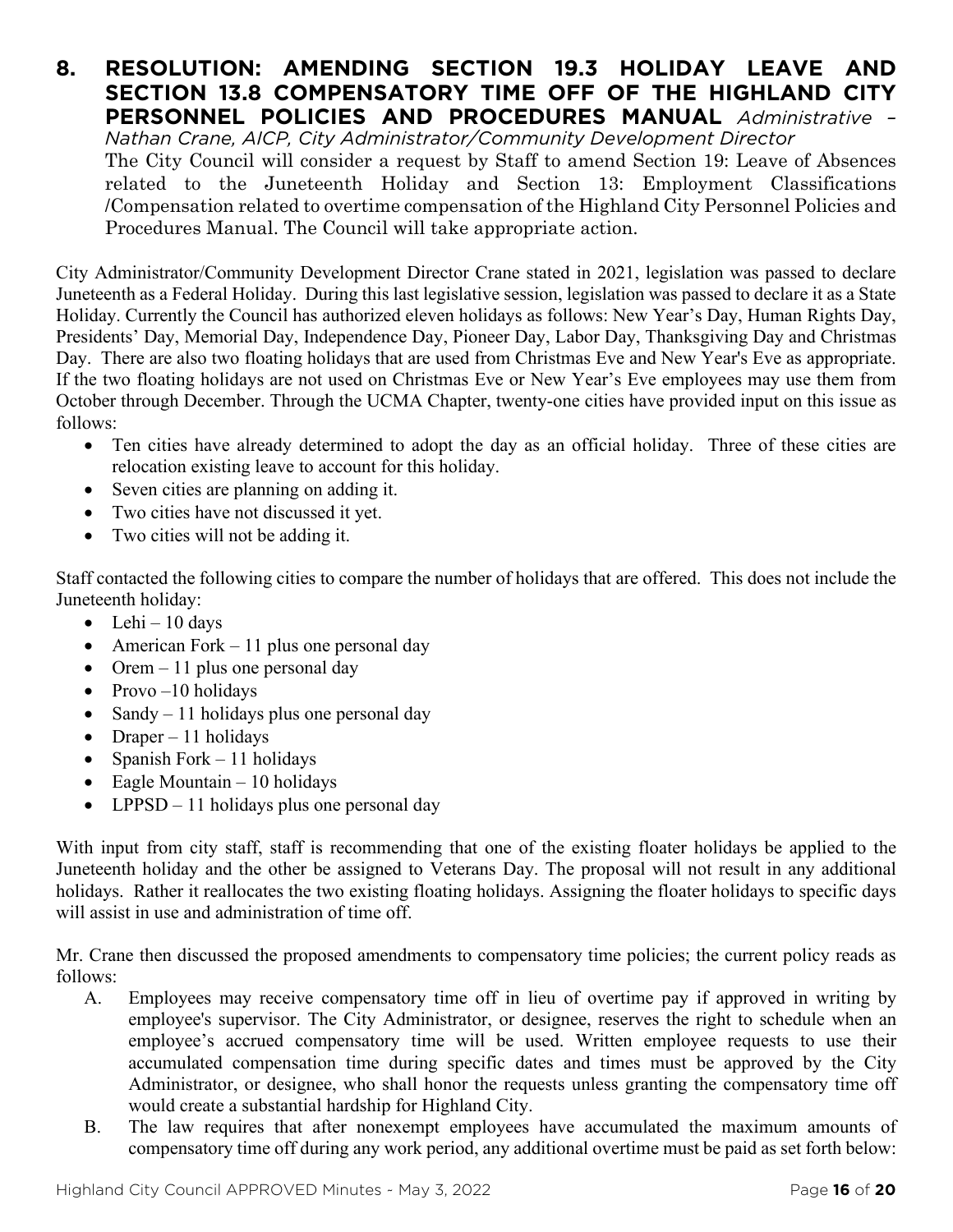- (1) Not more than two hundred forty (240) hours of compensatory time off may accrue.
- C. Compensatory time off will be accumulated at the overtime rate of one and one-half (1½) hours for all overtime hours worked.

At the end of last fiscal year, the City had a liability of \$48,865.80 in unpaid and unused Comp-Time. As a result, an employee committee was formed to address the issue of how to reduce this liability. The committee is recommending the following changes:

- B. The law requires that after nonexempt employees have accumulated the maximum amounts of compensatory time off during any work period, any additional overtime must be paid as set forth below:
	- 1. Not more than two hundred forty (240) hours of compensatory time off may accrue annually from January 1 to December 31. Any hours above two hundred forty (240) will be paid as overtime.
	- 2. Employees may accrue up to two hundred forty (240) hours of compensatory time from January 1 to December 31. If the employee's compensatory time balance exceeds one hundred and sixty (160) hours on December 31, excess will be paid as overtime.
	- 3. Employees who have accrued compensatory time may:
		- i. Schedule the use of compensatory time by November 1.
		- ii. Request payment of compensatory time by December 1.
	- 4. Accrued compensatory time off must be paid out in full if change in job status/classification, including but not limited to a promotion, occurs before the effective date of the change.
		- i. Exceptions may be approved by the Department Head if prior arrangements have been made for the use of compensatory time.

There was brief discussion about the number of employees that currently accrue compensatory time and the reasons they are doing so; Mr. Bahr noted there are fewer than four employees that reach the maximum amount of time that can accrued. Council Member Smith asked how much money the policy adjustments could potentially cost the City. Mr. Crane stated that the cost may be the same, but the City's liability will ultimately be reduced for compensatory time.

*Council Member Timothy A. Ball MOVED that the City Council adopt the resolution revising the Personnel Policies and Procedures for Section 19.3 Holiday Leave, Section 13.8.B Compensatory Time Off.*

*Council Member Kim Rodela SECONDED the motion.*

*The vote was recorded as follows:*

| Council Member Timothy A. Ball   | Yes |
|----------------------------------|-----|
| Council Member Brittney P. Bills | Yes |
| Council Member Sarah D. Petersen | Yes |
| Council Member Kim Rodela        | Yes |
| Council Member Scott L. Smith    | Yes |

*The motion passed 5:0.*

# **9. MAYOR/COUNCIL AND STAFF COMMUNICATION ITEMS**

The City Council may discuss and receive updates on City events, projects, and issues from the Mayor, City Council members, and city staff. Topics discussed will be informational only. No final action will be taken on communication items.

#### **a. Council Committee Reports – North Pointe Solid Waste Special Service District** *– Council Member Scott L. Smith*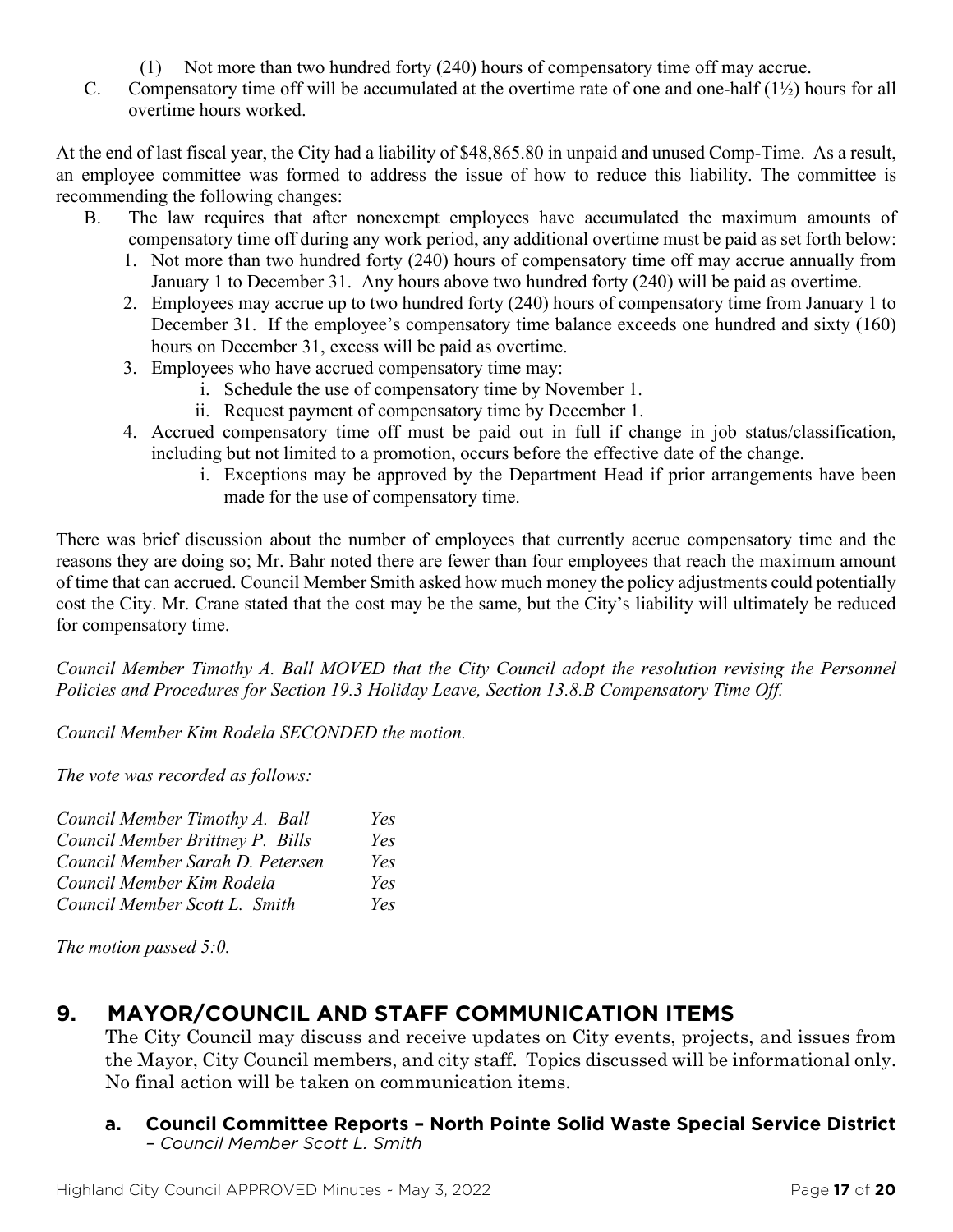Council Member Smith reported on his participation with the District; recently there has been a focus on the transfer station and hauling garbage to Bayview. This has led to a decision to increase tipping fees by \$1.00 per ton to cover hauling costs. Cities, businesses, and residents will experience these increases.

Council Member Bills noted that she understands that many cities and service districts increase their fees commensurate with consumer price index (CPI) increases.

Assistant City Administrator Wells noted that she expects there will be an additional increase proposed at the time that the City renews its contract in the coming January.

Council Member Smith then discussed the amount of time that elected officials spend on their assignments to special service districts; he suggested that Council stipends be increased to cover this time. Council Member Rodela stated she would be willing to have a discussion about that issue and she agreed with Council Member Smith's position.

#### **c. Council Room Audio Visual** *– Erin Wells, Assistant City Administrator*

Assistant City Administrator Wells discussed the reasons for the upgrade to the Court room audio visual system; the main reason for the change is a State mandate regarding audio visual requirements for court proceedings. The cost of the upgrades is \$14,000, which is the low bid after receiving four bids. Mayor Ostler stated he feels that cost seems high; the project includes cameras and a television, and he feels it could be accomplished at a lower price. Ms. Wells stated she understands that concern but feels that the bids were informed by the requirements in the State mandate.

Ms. Wells then facilitated discussion among the Council regarding the project to improve the audio-visual system for Council meetings; the tentative budget includes \$100,000 for the project, but that is the maximum that would be spent. The cost would be decreased depending upon direction from the Council. Three options for proceeding include immediate needs include improving microphones and the projector system; ongoing needs include improving the functionality of the system and its ability to broadcast audio and visual capturing during the meetings - currently remote participation is limited and recording quality is poor; and extra functionality including items like providing individual Council monitors, wireless microphones, on-screen countdown timer, annotation/touchscreen monitors, electronic button voting system, and an upgraded lectern. All bids that the City has received in the past have expired and it will be necessary to rebid the project based upon Council desires.

Throughout high-level philosophical discussion and debate among the Mayor and Council, they communicated their priorities to Ms. Wells, after which she indicated she will use their feedback to inform the request for proposals for the project.

#### **d. Proposed Development Code Amendments** *- Nathan Crane, AICP City Administrator/Community Development Director*

Mayor Ostler indicated this item will be moved to the next meeting agenda due to the late hour.

**e. Mountain Ridge Park Fundraising** - *Nathan Crane, AICP City Administrator/Community Development Director*

City Administrator/Community Development Director Crane discussed the remaining major elements to be funded at Mountain Ridge Park, after which he presented a draft of a donor program, which included the following donation levels: